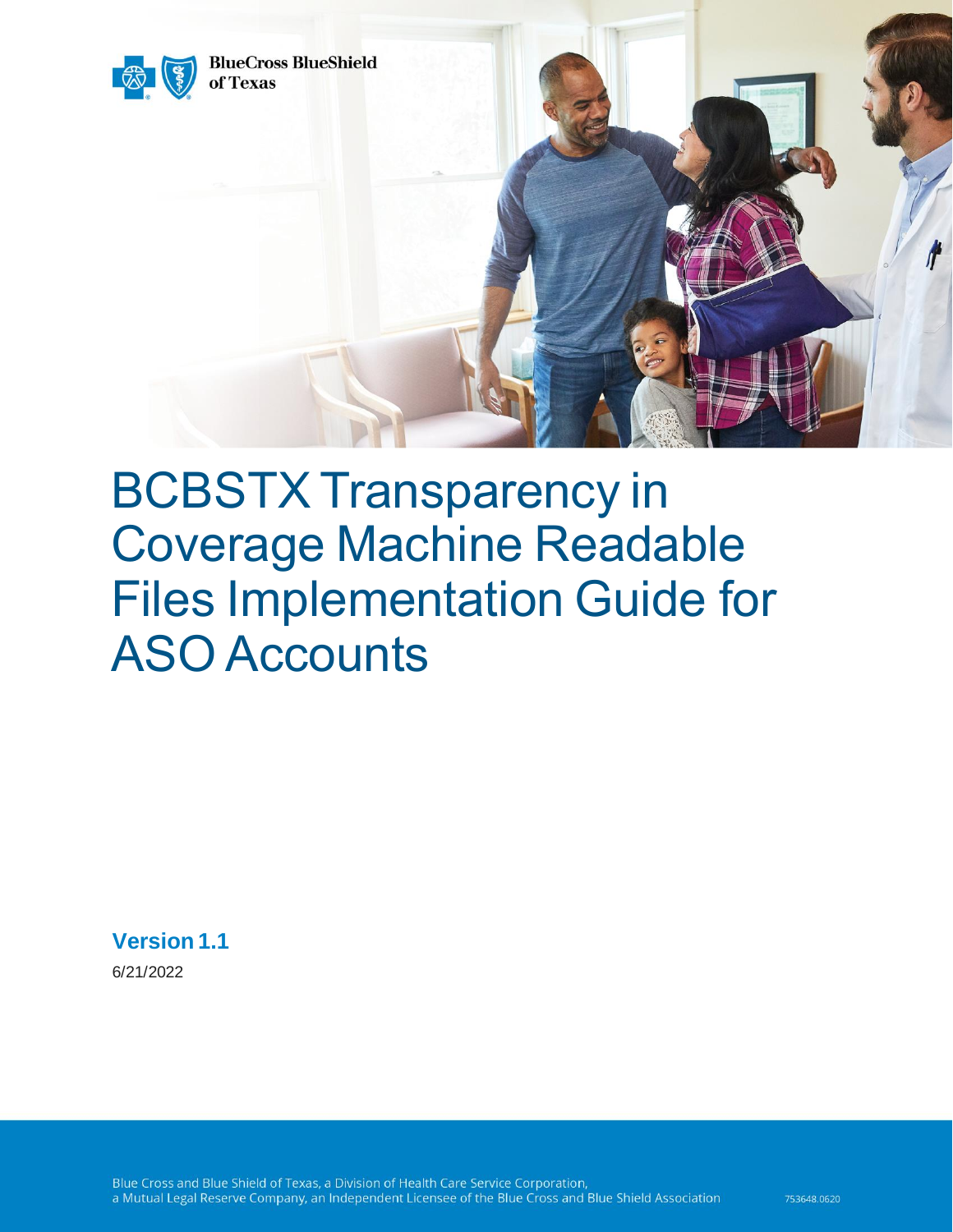# **Table of Contents**

| 1                |                                                     |  |
|------------------|-----------------------------------------------------|--|
| 1.1              |                                                     |  |
| 1.2              |                                                     |  |
| 1.3              |                                                     |  |
| $\mathbf{2}$     |                                                     |  |
| 2.1              |                                                     |  |
| 2.2              |                                                     |  |
| 2.3              |                                                     |  |
| 2.4              |                                                     |  |
| 2.5              |                                                     |  |
| 2.6              |                                                     |  |
| 3                | Machine Readable Files Details and Data Elements  6 |  |
| 3.1              |                                                     |  |
|                  |                                                     |  |
| 3.2              |                                                     |  |
| 3.2.1<br>3.2.2   |                                                     |  |
| 3.2.3            |                                                     |  |
| 3.2.4            |                                                     |  |
| 3.2.5<br>3.2.5.1 |                                                     |  |
| 3.2.5.2          |                                                     |  |
| 3.3              |                                                     |  |
| 3.3.1            |                                                     |  |
| 3.3.2<br>3.4     |                                                     |  |
| 3.5              |                                                     |  |
| 4                |                                                     |  |
|                  |                                                     |  |
| 5                | Definitions.                                        |  |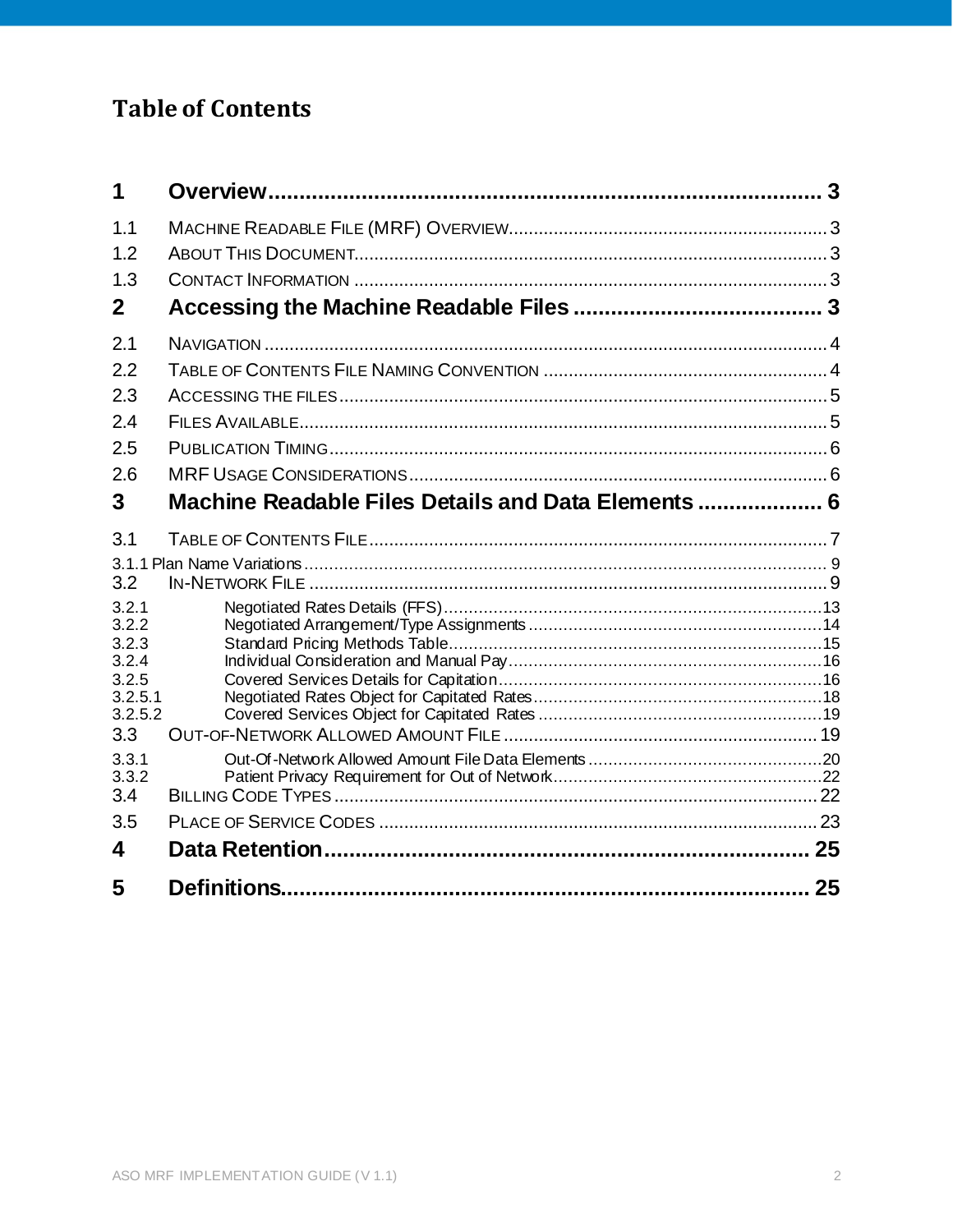# <span id="page-2-0"></span>**1 Overview**

## <span id="page-2-1"></span>**1.1 Machine Readable File (MRF) Overview**

Under the Transparency in Coverage Final Rule, plans and issuers will disclose pricing information to the public through machine readable files accessible via a table of contents file. One file requires disclosure of negotiated rates between plans and providers for covered items and services, known as the In-Network File. The second file discloses unique allowed amounts and billed charges for out of network services, known as the Out-of-Network Allowed Amount File. The table of contents includes links to both types of files. The machine readable files are posted on a publicly accessible website, free of charge, without requiring personal identifying information or logging into an account. The file is updated monthly. The files are described in detail in [Section 3](#page-5-2) of this document. A third file related to pharmacy is indefinitely on hold. The file contents also include coverage options subject to the Texas Health Care Reimbursement Rate Information pursuant to Chapter 38 of the Texas Insurance Code, which includes TX grandfathered plans.

A machine readable file is a digital representation of information in a file that can be imported or read by a computer system for further processing without human intervention, while ensuring no semantic meaning is lost. The machine readable file exchange uses the JavaScript Object Notation [\(JSON](https://en.wikipedia.org/wiki/JSON)) file format and leverage CMS schema version 0.10 as defined on th[e CMS GitHub](https://github.com/CMSgov/price-transparency-guide) site.

Group health plans are accountable for publishing the pricing for their plans. To support group health plans that leverage BCBSTX for network negotiation and claims processing, BCBSTX will generate the In Network and Out of Network Files for all plans administered by BCBSTX and required to comply with the Transparency in Coverage Final Rule. These files are available to the issuer of a group health plan on July 1, 2022.

### <span id="page-2-2"></span>**1.2 About This Document**

The MRF Implementation Guide supports Accounts with Administrated Services Only (ASO) by introducing the file requirements specified under the Transparency in Coverage Rule, defining the data included in the files, and clarifying the process for accessing the specific files with pricing data by account's benefit plans.

This implementation guide includes:

- Directions for assessing the machine readable files (Section 2)
- Definition of the Table of Contents file (section 2.2)
- Clarification on publication timing and data updates (Section 2.4)
- Definition of the In-Network File data layout with field definitions (Section 3.3)
- Definition of the Out-of-Network Allowed Amount File data layout with field definitions (Section 3.4)

### <span id="page-2-3"></span>**1.3 Contact Information**

For questions related to the implementation guide or machine readable files please contact MRFInquiry@BCBSTX.com.

<span id="page-2-4"></span>For all other questions, please reach out your account representative.

# **2 Accessing the Machine Readable Files**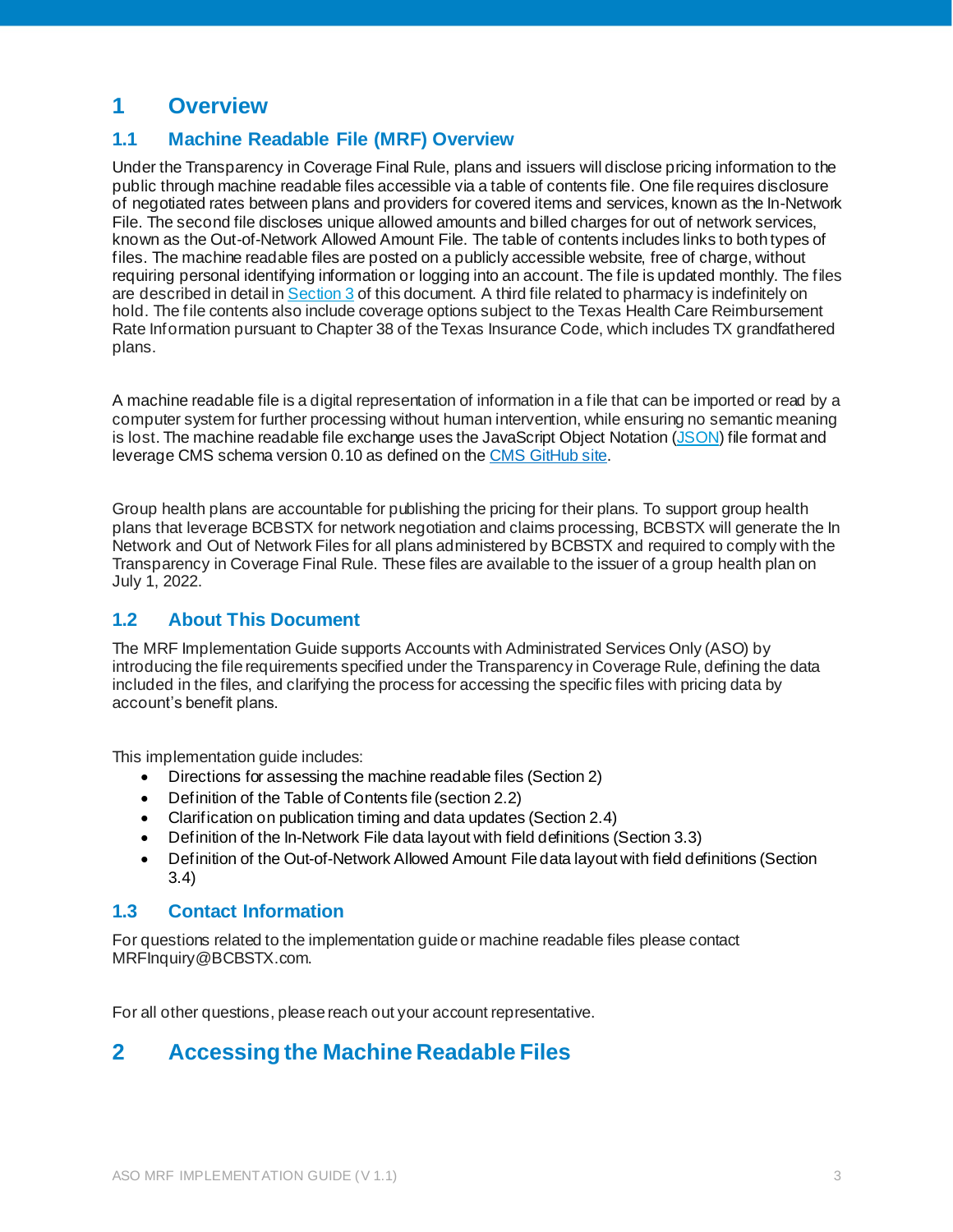BCBSTX publishes each account's files to a publicly accessible site. The site includes the MRFs for all plans offered by the account that have active membership and are administered by BCBSTX.

### <span id="page-3-0"></span>**2.1 Navigation**

To access the files, each account has a unique link to a webpage driven by the company's Employer Identification Number (EIN). This webpage is freely available without logging in to an account and can be accessed using the following format:

#### <https://bcbstx.com/asomrf?EIN=123456789>

#### **Navigating to the website:**

- 1) Replace [123456789] with the organization's EIN removing the "- "
	- a. Ex: 12-3456789 is the original EIN; add 123456789 in the URL
- 2) Type the URL to a browser and hit enter. The screen will now display access to the files specific to the organization's account, representing all plans with active membership.

These files are compressed using .gzip format, which may require a tool for opening.

### **Screen Preview:**

Below is a screenshot of the landing page and Table of Contents that includes an account's MRFs. The Last Updated On date represents the date the Table of Contents MRF was created. The INN and OON MRFs may not reflect the same date as the Last Updated On date on the webpage.

| Machine Readable Files                                                                       | <b>Last Update: 2022-03-28</b> |
|----------------------------------------------------------------------------------------------|--------------------------------|
| The information on this page is published as                                                 |                                |
| required by the Transparency in Coverage Final Rule.                                         |                                |
| The files within the table of contents below are                                             |                                |
| significantly larger than average website downloads.                                         |                                |
| Your download time/speed is dependent on your                                                |                                |
| home internet speed, browser, and computer                                                   |                                |
| hardware. These files are compressed using .gzip format,                                     |                                |
| which may require a tool for opening.                                                        |                                |
| For more information on machine-readable files,<br>please refer to the Implementation Guide. |                                |
| <b>Table of Contents</b>                                                                     |                                |
| 2022-07-01_Blue Cross and Blue Shield of Illinois_123456789_index.json                       |                                |

## <span id="page-3-1"></span>**2.2 Table of Contents File Naming Convention**

The table of contents includes a downloadable page which is used to access the MRFs. The link uses the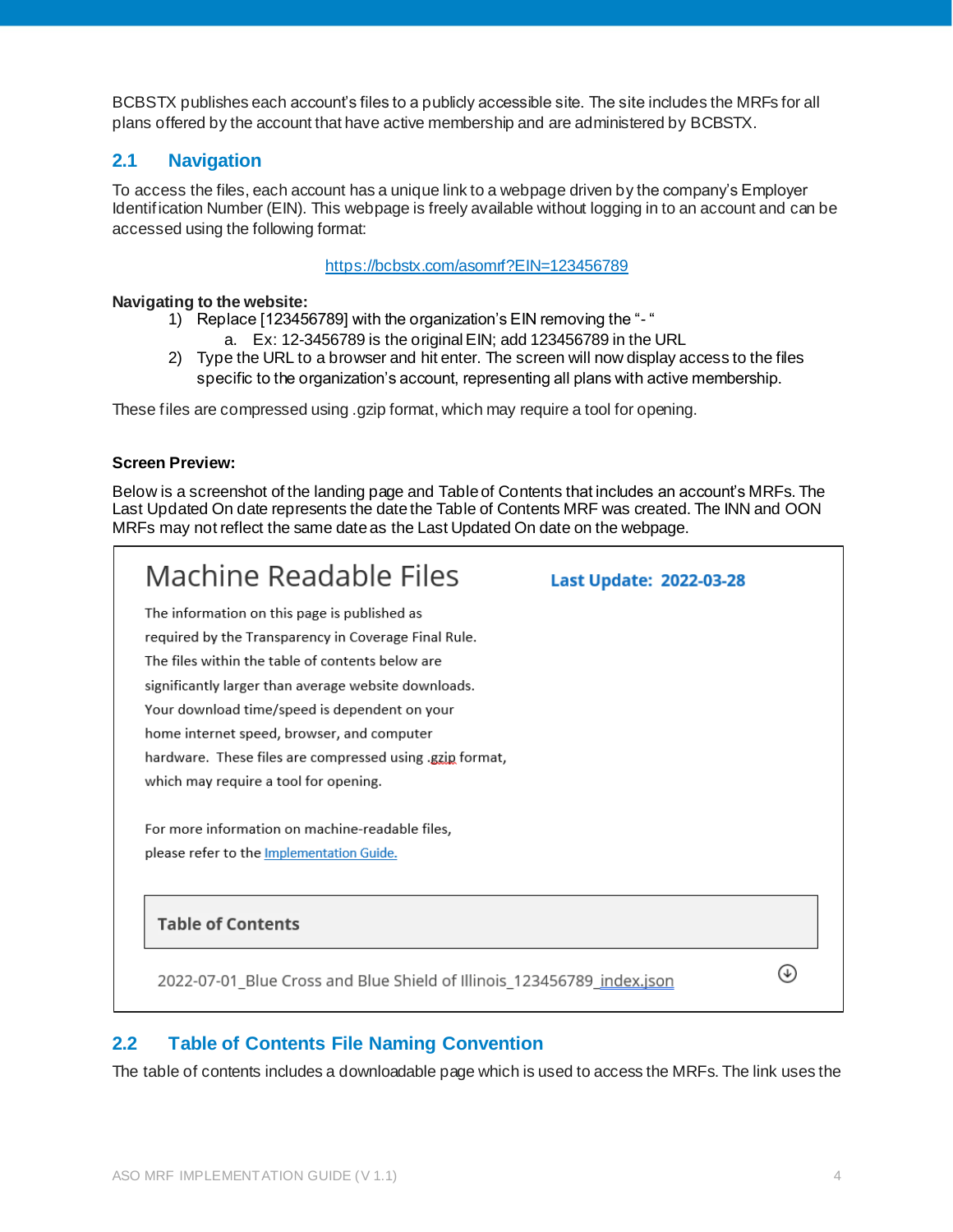following naming conventions:

*<YYYY-MM-DD>\_<payer or issuer name>\_<EIN>\_index.<file extension>*

*Example: 2021-06-25\_Blue Cross and Blue Shield of Texas\_123456789\_index.json*

#### **Component Definitions:**

- <YYYY-MM-DD>: The date that the file was generated with updated plan (or policy) information which will be  $25<sup>th</sup>$  of before each month
- <payer or issuer name>: The name of the payer or issuer organization
- $\bullet \quad$   $\leq$  EIN>: References the account's specific EIN used to render the plan (or policy) information
- <file extension>: Defines the file extension as JSON

### <span id="page-4-0"></span>**2.3 Accessing the files**

- <span id="page-4-1"></span>1) Click on download button next to the table of contents 'index'. This will launch a popup window.
- 2) Click "download' on the pop up window to initiate the file download. Once the file is downloaded and opened, the table of contents will show as the sample below:

| ("plan name":"Blue Cross and Blue Shield of Illinois", "reporting entity type": "third-party administrator", "reporting structure":[{"reporting plans":[{"plan name":"015597           |  |  |
|----------------------------------------------------------------------------------------------------------------------------------------------------------------------------------------|--|--|
| work file 1 of 28","location":"https://bcbsil.mrfpve.bcbs.com/2022-05 040 05C0 in-network-rates 1 of 28.json.gz?&Expires=1660217930&Signature=QkdKk2anXXPm4TwpMZZTIfhr7Fsccw5C5euLTZvW |  |  |
| ey-Pair-Id=K81ZJ0AT7C4EL"}-{"description":"AR True Blue PPO in-network file"."location":"https://bcbsil.mrfpve.bcbs.com/2022-05 020 02I0 in-network-rates.ison.gz?&Expires=1660217930& |  |  |
| hI1F2Ozk9Sv9eWWzY1YNe~Ay7dfG1TWMA6KUosfgDZ1Ru7xPhIIM1YE23aKYCmehuntaRufd2RFm3rHpK~iw &Key-Pair-Id=K81ZJ0AT7C4EL"}{"description":"CA BlueCross PPO in-network file 6 of 28","location   |  |  |
| qGBFGf5pIeFWnpzxSftLfV~q~5pp7R4R0CUv~yvHBCB3XcycJNVn28VOSJBdlLOsRogWtYfevBgpQw-krAXV6HaT7cWj8ZtykfAEd2SErhvxnXwjZaRCcAEqjrqunZzYVoUbMOOuYPEZ4poocC-9EQ91Xc9cXncRNfMPKuci8DKwJhPWpkJipV |  |  |
| 4mbA~iZhviHaSPF3Hem6eFI765SD~1XiSDUFxP3eR1P-oRf7WZ4eduU3V~pV7uM1RvqD2E4WkLebE7~RfENxIBu7Om3AoW8s5JLeHPOOuA3JeoZe2NZS7c4eNzYDCdHJRIJJZrFTusXDYLEWuFdPSJXa1GpC0O2vcm02z~hrw2RUcDx5Kc2KHv |  |  |
| rk-rates_18_of_28.json.gz?&Expires=1660217930&Signature=IlzaKTldlorvlAi2nPLDZIMlfMQcta9FesRrLFqNT8HMBuNy71DUJCVmzNTD3gP0sJxsaYIpmPyyrJiK5PcFJmtZEwuGXr3IrxjIiM4nUZgFrRSn4VhVYFNFmDbwBp |  |  |
| ocation":"https://bcbsil.mrfpve.bcbs.com/2022-05 040 05C0 in-network-rates 19 of 28.json.gz?&Expires=1660217930&Signature=TiYOQYT5BEg2gO97sNw8y~dQRVEEKCPYZSBDki01ZVN08AoTCAPcR9wW6L-k |  |  |
| GL4xqMKabaiLwA &Key-Pair-Id=K81ZJ0AT7C4EL"},{"description":"CA BlueCross PPO in-network file 24 of 28","location":"https://bcbsil.mrfpve.bcbs.com/2022-05 040 05C0 in-network-rates 2  |  |  |
| pocrICq8kD-Qgm2SRjaNeqTNwVu2cEQ4M3p2rTnEqp1BBH9gjFQKIi-ka1VS7EDu~VWgqN0Bpqk5EGvmXNroHKy2RdpG9XMvhsQ_&Key-Pair-Id=K81ZJ0AT7C4EL"},{"description":"DC MD VA Select Preferred Provider i  |  |  |
| 3h-XI0mvtJwHAnCgS15i0m5EBsUGG12Dp2HorUfGUhMRMANeCvdXxXcU3vOzF0s0~c0dxKrUCYsyVU~0ApwTovYMzWbCWfm4cKpsCHWztp6ekV3mp3MHFhIPrZtGLIt2nPngpnYqU4y100zYsDZHqoiMH9IK-rPgMFmIxvgb-bbP2yLZnSA~fk |  |  |
| cr6fNJYFOSo-Wbsg5t0e3GduiJrtYVytMoRtEdXIVFxIEUn0N9v8KDWKBKg52S7~L2Y-gqauMQYAHYdEaDak-M0HVxWy82k3extX6vXtokWUvmMQRvpHULAtuXHmjBuFW-ucHCRBCYNSi8dagPEKCammBge9w3xA9yjFofe1Qe0jfXPd8~PusP |  |  |
| son.gz?&Expires=1660217930&Signature=MBQT2QVrnEw8xrZVkBKvtRBcmK924gQhzuMRvIAg52H1W8DNLSs~PY48HanjC8XCxzcaNH6ffNdPwYDIeK68ozPtsI1jfh11YcADit~PXrF7yPK9UN9zbrspgRJJZbeRwLIgpjIVNfXYb1RN0 |  |  |
|                                                                                                                                                                                        |  |  |

3) These files are in native json format as one line of information, you may need to open the file using a formatting tool such as Notepad++, or upload to a json beautifier tool on the internet, in order to read the structure of the file.



4) Depending on the application used to open the table of contents, you may need to copy and paste the machine readable files into your browser. These files are compressed using the .gzip format, which may require a tool to open.

### **2.4 Files Available**

As described, the In-Network file and the Out-of-Network File is published to the public site available in the Table of Contents file. The In-Network File discloses negotiated rates between plans and providers for all covered items and services. The Out-of-Network Allowed Amount File discloses unique allowable amounts paid for out-of-network services as well as the associated billed charges during a specified time period. Both are available via a separate link in the table of contents.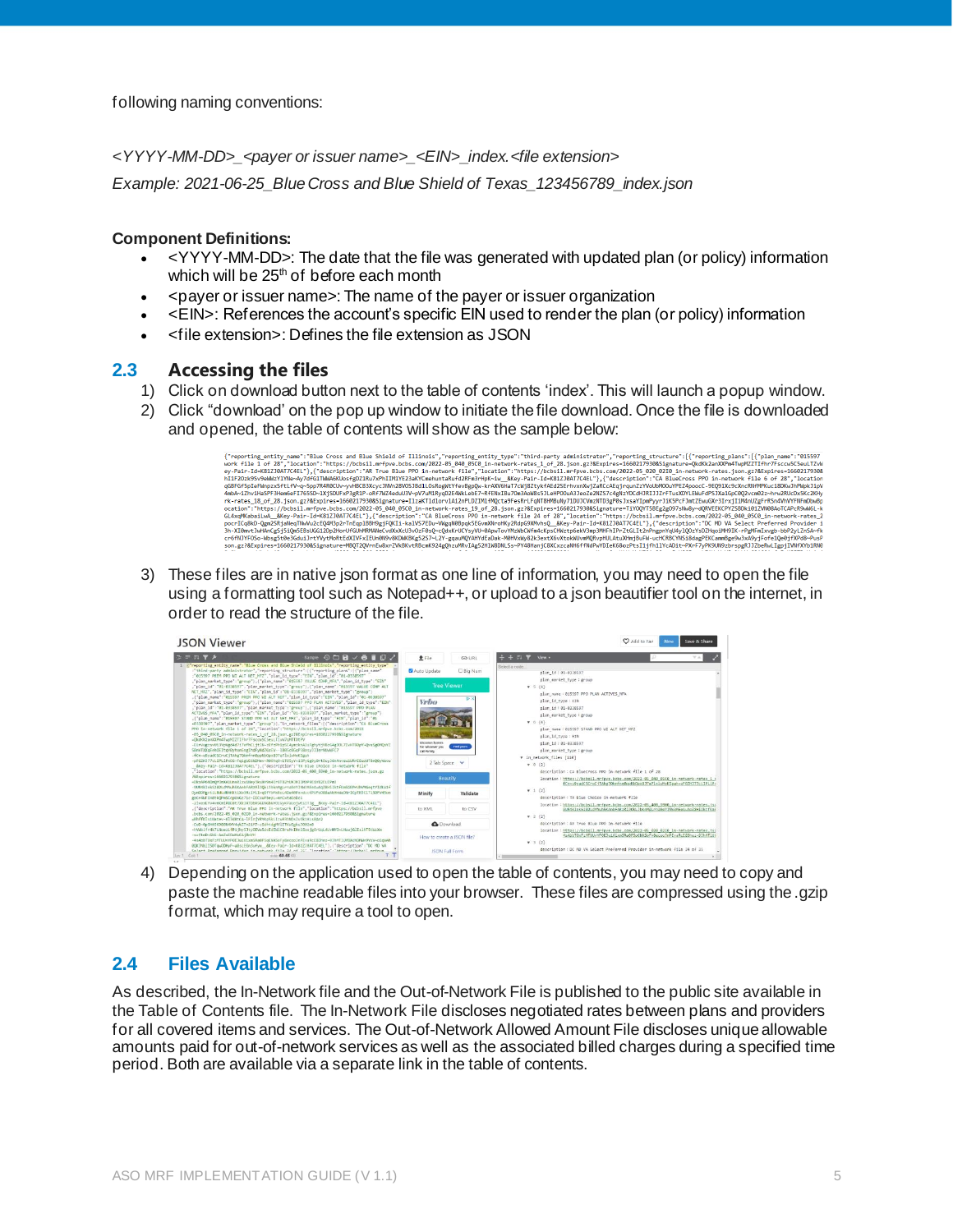#### **Sample machine readable files**:

[In Network machine readable file](https://staging.bcbsil.com/content/dam/bcbs/mrf/implementation-guides/2022-04-10_Blue-Cross-and-Blue-Shield-Of-Illinois_Federal-Employee-Program_in-network-rates.json)

[Out of Network machine readable file](https://staging.bcbsil.com/content/dam/bcbs/mrf/implementation-guides/2022-04-06_Blue-Cross-and-Blue-Shield-Of-Illinois_Blue-Advantage-HMO_allowed-amounts.json)

## <span id="page-5-0"></span>**2.5 Publication Timing**

As of July 1, 2022, BCBSTX publishes the machine-readable files on the  $25<sup>th</sup>$  before the 1<sup>st</sup> of each month beginning on the plan's effective date.

Table of Contents Publication Dates:

- **Example 1**: A plan coverage with a renewal date of Jan. 1, 2022 July 1, 2022, is first published on June 25, 2022, when the rule goes into effect.
- **Example 2**: A plan coverage with a renewal date of July 2, 2022, or later, and renews on the 1<sup>st</sup> day of the month is first published on the  $25<sup>th</sup>$  before the month in which the plan renews.
- **Example 3:** A new plan coverage is first published on the 25<sup>th</sup> before the effective date's month.

The out-of-network file will only include out-of-network data once the plan has enough claims to meet the threshold for publication, and after the lookback period of 180 days with a 90-day run-out has been reached to support the publication of the data.

- **Example 1**: A plan coverage with a plan year beginning Jan. 1, 2022, or Feb. 1, 2022, with qualifying claims will have out-of-network data published in the initial file released on June 25, 2022.
- **Example 2**: A plan with a July 1, 2022, renewal date will not have met the lookback period of 180 days with a 90-day run-out for qualifying claims and, therefore, the out-of-network file published will contain no data. The November 1, 2022, update will be the first month where qualifying outof-network claims will be incorporated into the out-of-network file.

Out-of-network pricing will not be reported for any new plan until at least 4 months following the effective date of the plan.

In-network and out-of-network pricing files will be removed from the site the month following the plan termination date.

### <span id="page-5-1"></span>**2.6 MRF Usage Considerations**

After accessing the MRFs, the ASO accounts may choose how to share the information with their members. Two potential options include publishing a direct link to this site or downloading and hosting the files in an alternative location. Regardless of which option is chosen, there isn't a limitation for file access. The account will be able to access their files through the month until the next set of files are posted.

If ASO accounts are not linking to BCBSTX but are instead downloading and publishing the files themselves, they will need to update the Entity Type field from "third-party administrator" to "health insurance issuer" or something similar before publishing.

# <span id="page-5-2"></span>**3 Machine Readable Files Details and Data Elements**

This section describes the key components of the Table of Contents, In-Network and Out-of-Network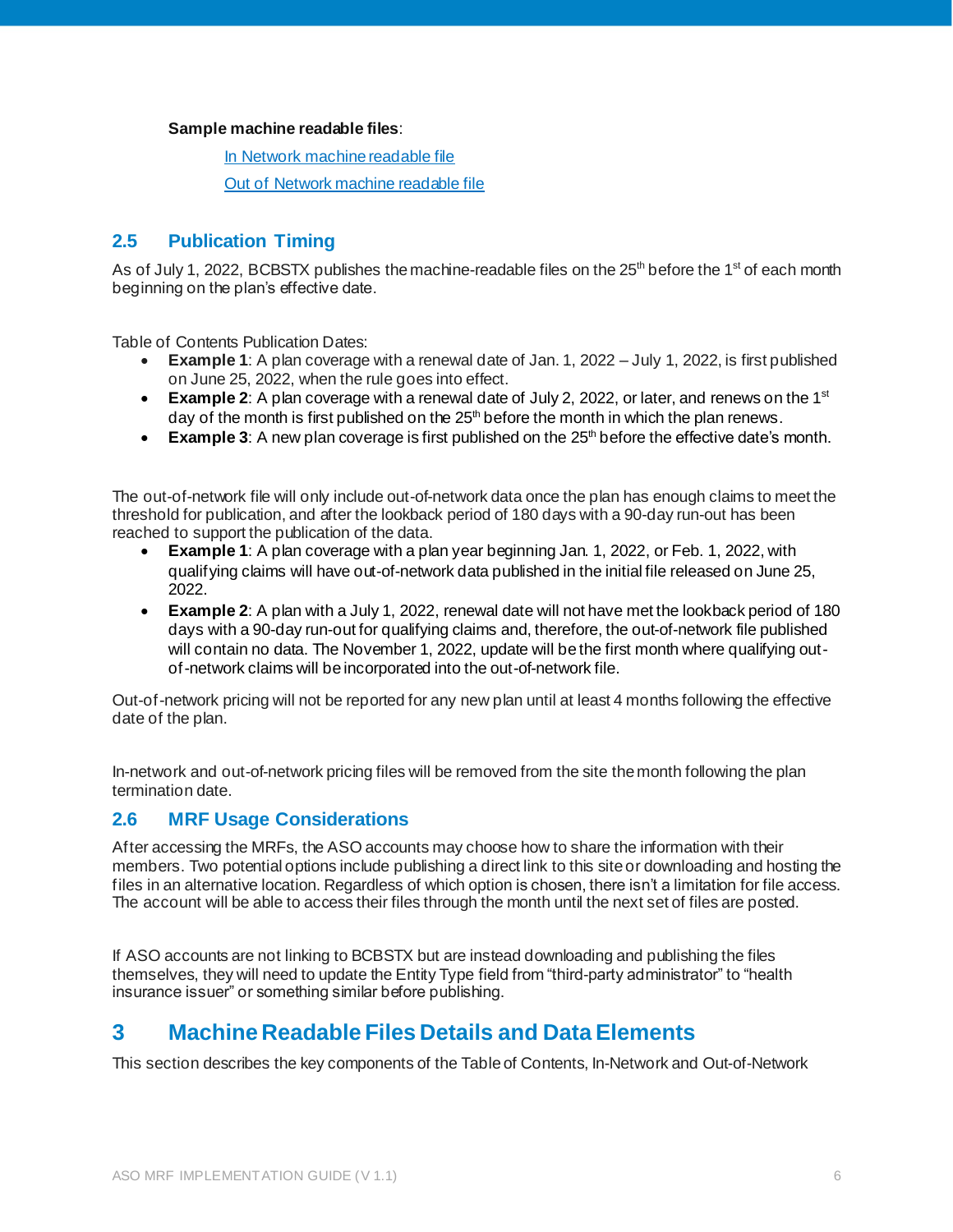Machine Readable Files according to the Transparency in Coverage Final Rule.

### **Key Components Content Descriptions**

**Table of Contents –** includes links to the In-Network and Out-of-Network Files for ease of access.

**In-Network File –** available pricing rates known to be in effect at the date of production curated from multiple pricing data sources and/or contracts.

**Out-of-Network File –** allowed and billed charge amounts based on actual claims received for out-ofnetwork services on the *90-day period that begins 180 days prior* to the file publication date. These files may not have pricing information if there were no qualifying samples of out of network claims to publish.

# <span id="page-6-0"></span>**3.1 Table of Contents File**

The table of contents file provides access to the in-network and out-of-network files. For national plans, there are separate files to represent all the plans for that state, as this will make files more manageable for downloading.

The table below defines each data field and if they are required for the Table of Contents File.

|                     | <b>Definition of Table of Contents Data Fields and Disclosures</b>                                                                                                                                                                                                                                                                                                                        |                                                                      |                                                                                                                                                                                                                                                                               |  |  |  |
|---------------------|-------------------------------------------------------------------------------------------------------------------------------------------------------------------------------------------------------------------------------------------------------------------------------------------------------------------------------------------------------------------------------------------|----------------------------------------------------------------------|-------------------------------------------------------------------------------------------------------------------------------------------------------------------------------------------------------------------------------------------------------------------------------|--|--|--|
| <b>Data Element</b> | <b>CMS Definition</b>                                                                                                                                                                                                                                                                                                                                                                     | <b>Default Value</b>                                                 | <b>Added Disclosures</b>                                                                                                                                                                                                                                                      |  |  |  |
| <b>Entity Name</b>  | The legal name of the<br>entity publishing the MRF                                                                                                                                                                                                                                                                                                                                        | "Blue Cross and Blue<br>Shield of <state>"</state>                   | N/A                                                                                                                                                                                                                                                                           |  |  |  |
| <b>Entity Type</b>  | The organization type<br>publishing the file such as a<br>group health plan, health<br>insurance issuer, or a third<br>party contracted through the<br>plan or issuer to provide the<br>required information (e.g., a<br>third-party administrator, a<br>health care claims<br>clearinghouse, or a health<br>insurance issuer that has<br>contracted with a group health<br>plan sponsor) | "third-party<br>administrator"                                       | ASO accounts that decide to<br>download and publish their own<br>files will need to change this<br>field to "health insurance issuer"                                                                                                                                         |  |  |  |
| <b>Plan Name</b>    | The plan name and name of<br>plan sponsor and/or<br>insurance company                                                                                                                                                                                                                                                                                                                     | <account #=""> <benefit<br>agreement name&gt;</benefit<br></account> | PPO plans - Example: if the<br>account # is "12345" and the<br>benefit agreement name is "SW<br>HCN OPT 1", the Plan Name<br>field would show "12345 SW<br><b>HCN OPT1"</b><br>HMO Plans - there may be<br>additional identifiers appended<br>to this name, such as group and |  |  |  |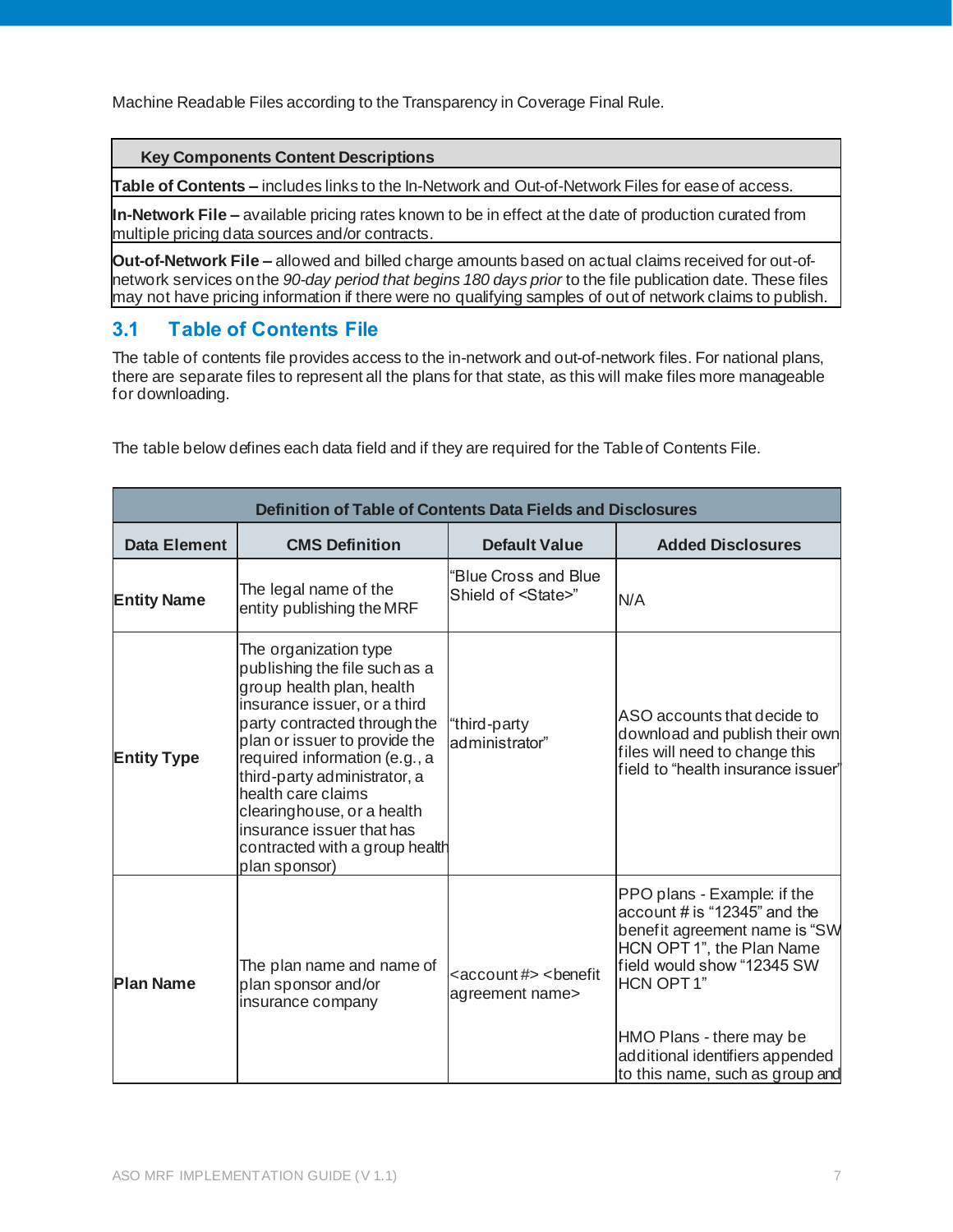<span id="page-7-0"></span>

|                                                                     |                                                                                                                                                                                                                                                                          |                                              | section numbers to differentiate<br>when there is more than one<br>capitation table per account /<br>benefit agreement. Example:<br>"12345 SW HCN OPT<br>1 123456 0001"                                                                                                                                                                                                                                                                                                                                                           |
|---------------------------------------------------------------------|--------------------------------------------------------------------------------------------------------------------------------------------------------------------------------------------------------------------------------------------------------------------------|----------------------------------------------|-----------------------------------------------------------------------------------------------------------------------------------------------------------------------------------------------------------------------------------------------------------------------------------------------------------------------------------------------------------------------------------------------------------------------------------------------------------------------------------------------------------------------------------|
|                                                                     |                                                                                                                                                                                                                                                                          |                                              | See section 3.1.1 for all<br>possible plan name variations.                                                                                                                                                                                                                                                                                                                                                                                                                                                                       |
| Plan Id Type                                                        | Allowed values: "EIN" and<br>"HIOS"                                                                                                                                                                                                                                      | "EIN"                                        | For ASO accounts, the file will<br>contain "EIN" only, not the<br><b>Health Insurance Oversight</b><br>System (HIOS)                                                                                                                                                                                                                                                                                                                                                                                                              |
| Plan ID                                                             | The plan ID is the 14-digit<br>HIOS identifier, or, if<br>unavailable, the 5-digit HIOS<br>identifier. For ASO's or when<br>the HIOS identifier is<br>unavailable, the Plan ID is the Example: XXXXXXXXX<br>EIN for each plan or coverage<br>offered by a plan or issuer | <employer id="" number=""></employer>        | EINs are reported without the<br>hyphen - Example: 12-3456789<br>will render as "123456789"                                                                                                                                                                                                                                                                                                                                                                                                                                       |
| <b>Market Type</b>                                                  | Allowed values: "group" and<br>"individual"                                                                                                                                                                                                                              | "group"                                      | ASO files only be reporting<br>group market types                                                                                                                                                                                                                                                                                                                                                                                                                                                                                 |
| <b>In-Network</b><br>File(s)                                        | See Section 3.2                                                                                                                                                                                                                                                          | <b>Descriptions and URLs</b><br>for INN MRFs | The table of contents file<br>provides the links to all the In-<br>Network pricing plan files<br>associated with each benefit<br>plan/agreement and domain<br>name for downloading the in-<br>network data                                                                                                                                                                                                                                                                                                                        |
| <b>Allowed Amount</b><br>(Out-of-Network)See Section 3.3<br>File(s) |                                                                                                                                                                                                                                                                          | <b>Descriptions and URLs</b><br>for OON MRFs | The table of contents file<br>provides the links to all the<br>allowed amount pricing plan<br>files associated with each<br>benefit plan/agreement. For<br>each allowed amount file, there<br>is a description and location<br>(domain name where the out-of-<br>network data can be<br>downloaded).<br>Some plans may not have out-<br>of-network benefits or enough<br>claims to qualify for publication<br>and therefore no pricing data<br>will be published in the<br>downloadable out-of-network<br>machine readable files. |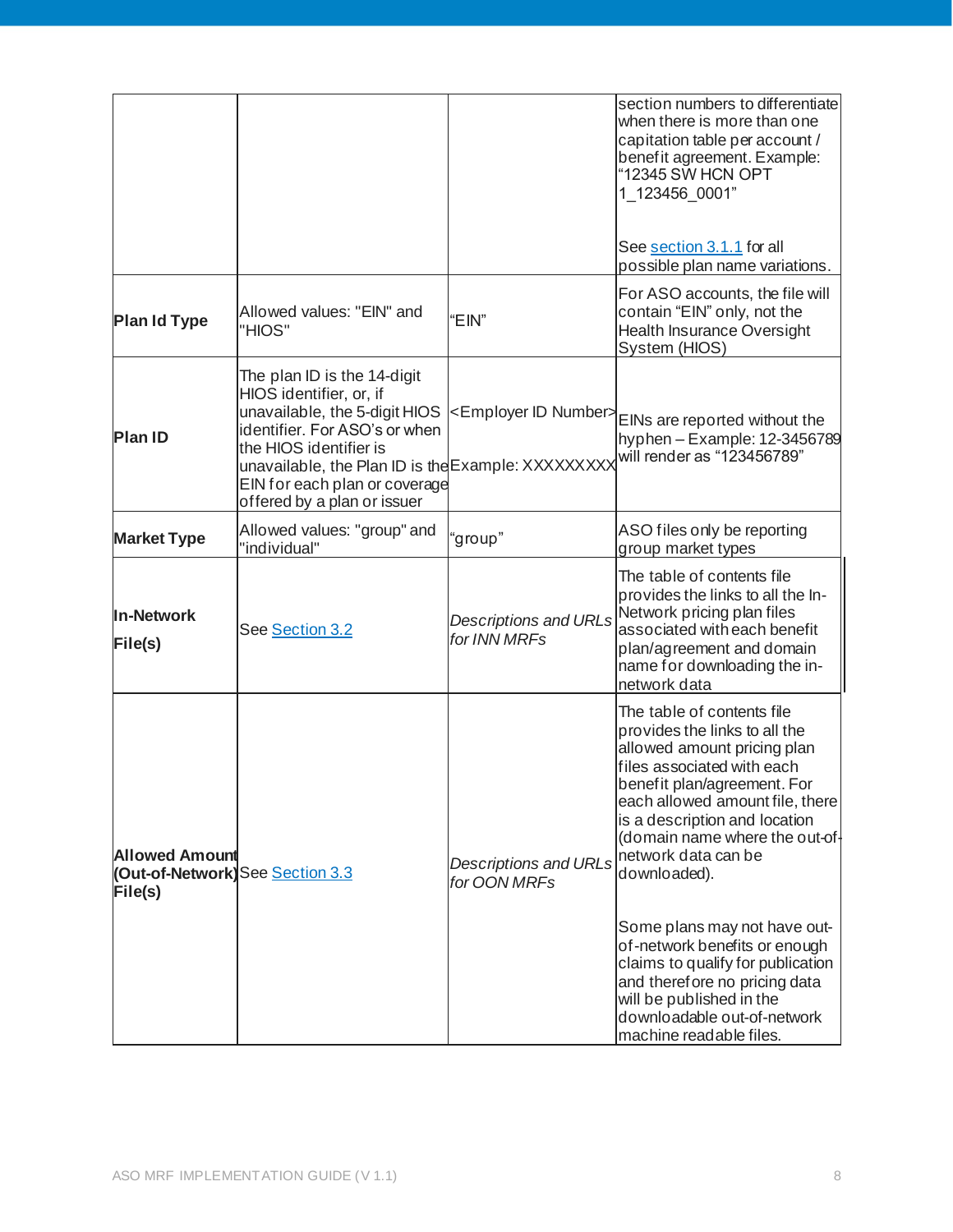### **3.1.1 Plan Name Variations**

| Plan Type                             | How Plan Name is Created                                                                                                                                 | Input Data                                                             | Plan Name Published in<br><b>Table of Contents</b> |
|---------------------------------------|----------------------------------------------------------------------------------------------------------------------------------------------------------|------------------------------------------------------------------------|----------------------------------------------------|
| <b>PPO</b>                            | Plan name is created by                                                                                                                                  | Account #: 123456                                                      | 123456 PPO Plan                                    |
|                                       | combining the Account # and<br><b>Benefit Agreement Description</b><br>separated by a space                                                              | <b>Benefit Agreement</b><br>Description: PPO Plan                      |                                                    |
| HMO (MT, OK,                          | Plan name is created by                                                                                                                                  | Account #: 234567                                                      | 234567 HMO Plan                                    |
| NM, and TX<br>not Blue<br>Essentials) | combining the Account # and<br><b>Benefit Agreement Description</b><br>separated by a space                                                              | <b>Benefit Agreement</b><br>Description: HMO Plan                      |                                                    |
| HMO (TX Blue                          | Plan name is created by                                                                                                                                  | Account #: 345678                                                      | 345678 Blue Essentials                             |
| Essentials)                           | combining the Account # and<br><b>Benefit Agreement Description</b><br>separated by a space and<br>appending the Group # and                             | <b>Benefit Agreement</b><br>Description: Blue<br><b>Essentials HMO</b> | HMO_987654_0001                                    |
|                                       | Section # separated by an                                                                                                                                | Group Number: 987654                                                   |                                                    |
|                                       | underscore                                                                                                                                               | Section Number: 0001                                                   |                                                    |
| HMO (IL)                              | Plan name is created by                                                                                                                                  | Account #: 456789                                                      | 456789 IL HMO                                      |
|                                       | combining the Account # and<br><b>Benefit Agreement Description</b><br>separated by a space and<br>appending the benefit plan #<br>and product type code | <b>Benefit Agreement</b><br>Description: IL HMO<br>Plan                | Plan_A01_BLUEH                                     |
|                                       |                                                                                                                                                          | Benefit Plan #: A01                                                    |                                                    |
|                                       | separated by an underscore                                                                                                                               | Product Type Code:<br><b>BLUEH</b>                                     |                                                    |
| PPO with More                         | Plan name is created by                                                                                                                                  | Account #: 567890                                                      | Plan Name for Alpha                                |
| Than One<br>Alpha Prefix              | combining the Account # and<br><b>Benefit Agreement Description</b><br>separated by a space and                                                          | <b>Benefit Agreement</b><br>Description: PPO Plan                      | Prefix 1: 567890 PPO<br>Plan_VNU                   |
|                                       | appending the alpha prefix<br>separated by an underscore                                                                                                 | Alpha Prefix (1 of 2):<br><b>VNU</b>                                   | Plan Name for Alpha                                |
|                                       |                                                                                                                                                          | Alpha Prefix (2 of 2):<br><b>XOF</b>                                   | Prefix 2: 567890 PPO<br>Plan_XOF                   |

# <span id="page-8-0"></span>**3.2 In-Network File**

The In-Network MRF for the Transparency in Coverage Final Ruling includes the following naming convention:

<YYYY-MM-DD>\_<payer or issuer name>\_<network name>\_<file type name>.<file extension>

Variations:

| In-Network MRF | <b>Naming Convention</b> |
|----------------|--------------------------|
|                |                          |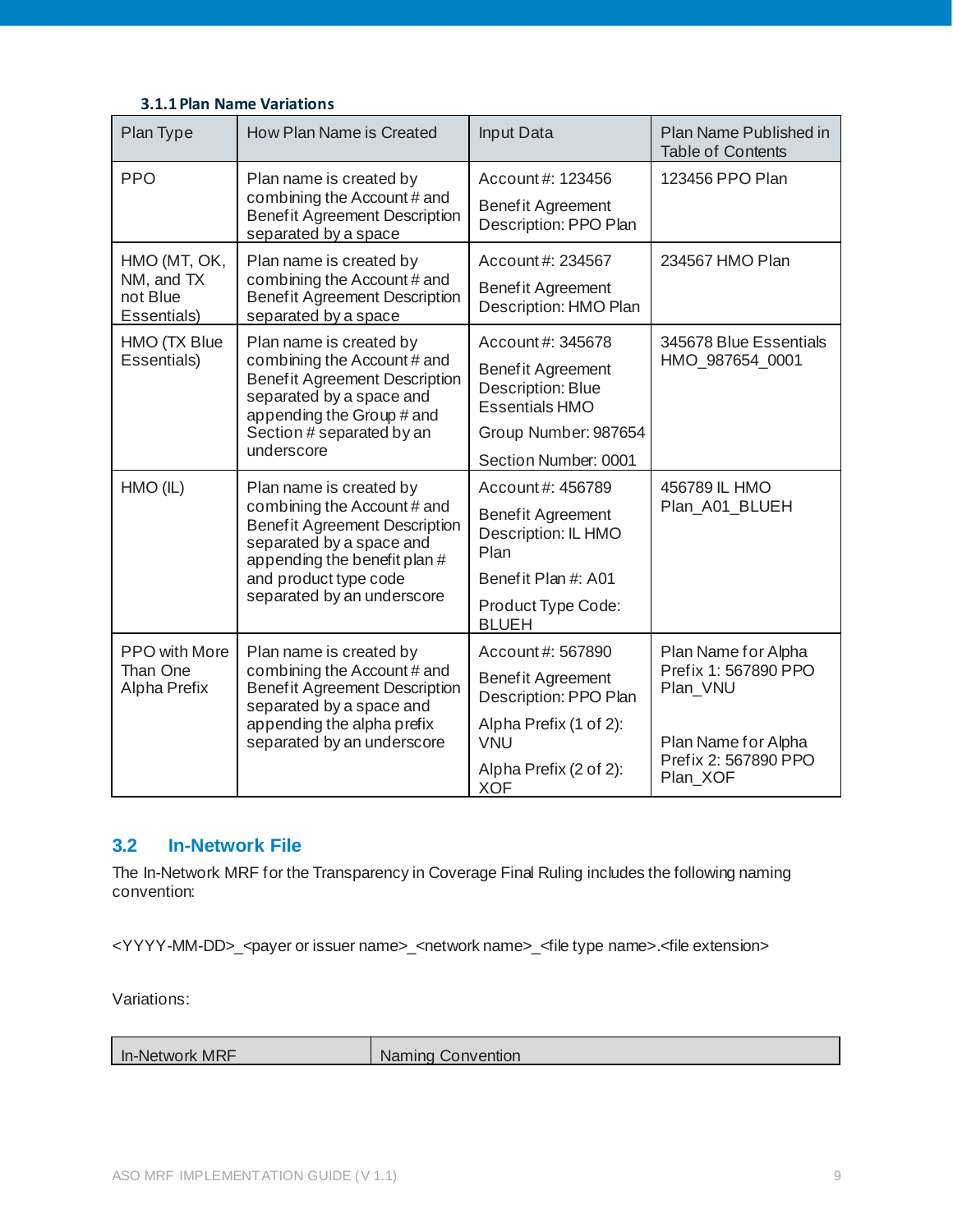| INN VBC MRF (TX Sanitas)                                      | <yyyy-mm-dd> Blue-Cross-and-Blue-Shield-of-<br/>Texas_MyBlue-Health-HMO-TX-Sanitas-capitation-rate_in-<br/>network-rates.json</yyyy-mm-dd>                                                                                            |
|---------------------------------------------------------------|---------------------------------------------------------------------------------------------------------------------------------------------------------------------------------------------------------------------------------------|
| INN VBC MRF (TX Kelsey)                                       | <yyyy-mm-dd> Blue-Cross-and-Blue-Shield-of-Texas Blue-<br/>Essentials-TX-Kelsey-Cap-Table-&lt;#&gt;_in-network-rates.json</yyyy-mm-dd>                                                                                                |
| INN VBC MRF (IL Non-Standard<br>Medical Groups)               | <yyyy-mm-dd> Blue-Cross-and-Blue-Shield-of-Illinois<br/><network name="">-<product code="" type="">-<benefit number="" plan="">-<br/>IL-HMO-Non-Standard_in-network-rates.JSON</benefit></product></network></yyyy-mm-dd>             |
| INN VBC MRF (IL Standard &<br><b>Advocate Medical Groups)</b> | <yyyy-mm-dd> Blue-Cross-and-Blue-Shield-of-Illinois<br/><network name="">-<product code="" type="">-<benefit number="" plan="">-IL-<br/>HMO-Standard-Advocate-Health in-network-rates.JSON</benefit></product></network></yyyy-mm-dd> |
| National Network INN MRFs                                     | <yyyy-mm-dd><individual (geo="" area)="" code="" plan=""><network<br>id&gt;_in-network-rates_N_of_N.json</network<br></individual></yyyy-mm-dd>                                                                                       |

Note: The file reports other health plan issuers' In-Network MRFs for networks that aren't managed by BCBSTX. Other health plan issuers' interpretation of the Transparency in Coverage Final Ruling may differ.

The data elements incorporated in the In-Network File are outlined below.

| <b>In-Network File Data Elements</b> |                                                                                                                                                                                                                                                                                                                                                                                                                       |                                                    |                                                                                                                                                          |  |  |
|--------------------------------------|-----------------------------------------------------------------------------------------------------------------------------------------------------------------------------------------------------------------------------------------------------------------------------------------------------------------------------------------------------------------------------------------------------------------------|----------------------------------------------------|----------------------------------------------------------------------------------------------------------------------------------------------------------|--|--|
| <b>Data Element</b>                  | <b>CMS Definition</b>                                                                                                                                                                                                                                                                                                                                                                                                 | <b>Default Value</b>                               | <b>Added Disclosures</b>                                                                                                                                 |  |  |
| <b>Entity Name</b>                   | The legal name of the entity<br>publishing the machine<br>readable file                                                                                                                                                                                                                                                                                                                                               | "Blue Cross and Blue Shield<br>of <state>"</state> | N/A                                                                                                                                                      |  |  |
| <b>Entity Type</b>                   | The type of entity that is<br>publishing the machine<br>readable file (a group health<br>plan, health insurance<br>issuer, or a third party with<br>which the plan or issuer has<br>contracted to provide the<br>required information, such as<br>a third-party administrator, a<br>health care claims<br>clearinghouse, or a health<br>insurance issuer that has<br>contracted with a group<br>health plan sponsor). | "health insurance issuer"                          | In-network machine<br>readable file is available to<br>both ASO and non-ASO<br>plans, therefore, BCBSTX is<br>populating as "health<br>insurance issuer" |  |  |
|                                      | The date in which the file<br>Last Updated On was last updated. Date must<br>be in an ISO 8601 format                                                                                                                                                                                                                                                                                                                 | <yyyy-mm-dd></yyyy-mm-dd>                          | Represents the day of the<br>file generation                                                                                                             |  |  |
| <b>Version</b>                       | The version of the schema<br>for the produce information                                                                                                                                                                                                                                                                                                                                                              | "1.0.0"                                            | This could change as new<br>CMS schema updates are<br>released                                                                                           |  |  |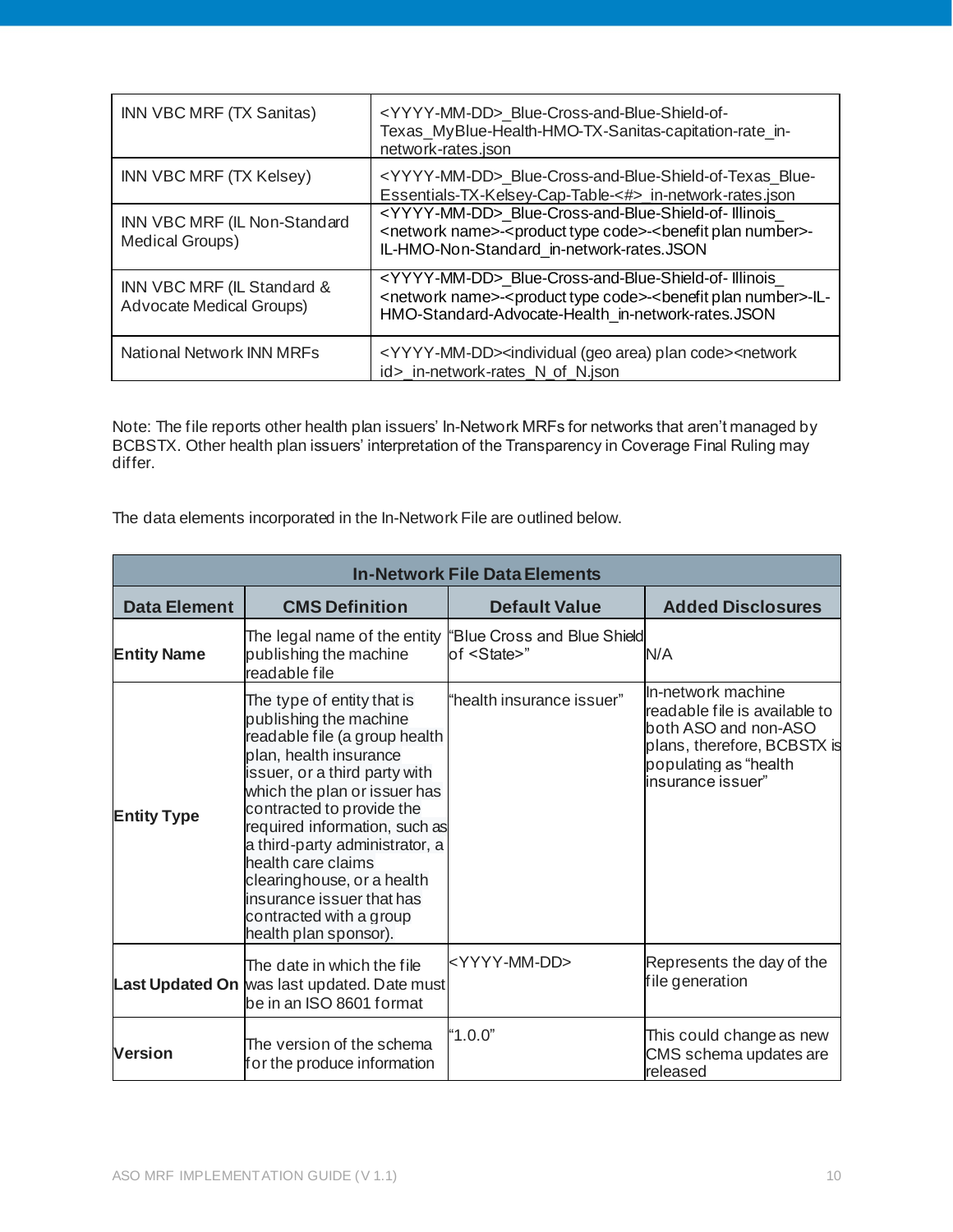| <b>Negotiation</b><br><b>Arrangement</b>   | An indication as to whether a<br>reimbursement arrangement<br>other than a standard fee-<br>for-service model applies.<br>Allowed values: "ffs,"<br>'bundle" or "capitation"                                                      | "ffs", "bundle" or "capitation" Varies based on                                                            | pricing/negotiating method<br>used<br>See Section 3.2.2 for more<br>details                                                                         |
|--------------------------------------------|-----------------------------------------------------------------------------------------------------------------------------------------------------------------------------------------------------------------------------------|------------------------------------------------------------------------------------------------------------|-----------------------------------------------------------------------------------------------------------------------------------------------------|
| <b>Place of Service</b><br><b>Code</b>     | CMS-maintained two-digit<br>codes available on CMS'<br>website                                                                                                                                                                    | Possible Values: 02, 10, 11, The CMS place-of-service<br>17, 18, 19, 20, 22, 23, 24,<br>49, 62, 66, 72, 81 | codes associated with the<br>negotiated rate site of<br>service                                                                                     |
|                                            |                                                                                                                                                                                                                                   |                                                                                                            | <b>Place of Service Codes will</b><br>only be populated for<br>'professional" providers                                                             |
| <b>Billing code</b>                        | Code used by a Plan, Issuer, The corresponding billing<br>or health care provider to<br>identify health care items or<br>services for purposes of<br>billing, adjudicating, and<br>paying claims for a covered<br>item or service | code                                                                                                       | In-network machine-<br>readable file will only<br>include CPT, HCPC, DRG,<br>or Revenue Code billing<br>codes.                                      |
| <b>Billing code</b><br>name                | This is name of the<br>item/service that is offered                                                                                                                                                                               | The billing code standard<br>short form description                                                        | This will be the short form<br>description, if there is no<br>short form description,<br>BCBSTX will use the long<br>form description in its place. |
| <b>Billing Code</b><br><b>Description</b>  | Brief description of the<br>item/service                                                                                                                                                                                          | The billing code standard<br>long form description                                                         | This will be the long form<br>description, if there is no<br>long form description,<br>BCBSTX will use the short<br>form description in its place.  |
| <b>Billing Code</b><br>Type                | Common billing code types                                                                                                                                                                                                         | The billing code type<br>reporting value for CPT,<br>HCPC, DRG, or Revenue<br>Codes.                       | See section 3.4                                                                                                                                     |
| <b>Billing Code</b><br><b>Type Version</b> | There might be versions<br>associated with the billing<br>code type                                                                                                                                                               | The billing code type<br>version.                                                                          | N/A                                                                                                                                                 |
| (FFS)                                      | This object is used when a<br>provider payment model<br>where covered items and<br>Negotiated Rates services provided to a<br>participant or beneficiary for<br>a specific treatment or<br>procedure are paid<br>separately.      | N/A                                                                                                        | See section 3.2.1                                                                                                                                   |
| <b>Bundled Codes</b>                       | This object is used when a<br>payment model under which                                                                                                                                                                           | N/A                                                                                                        | <b>BCBSTX does not contract</b><br>with providers for bundled                                                                                       |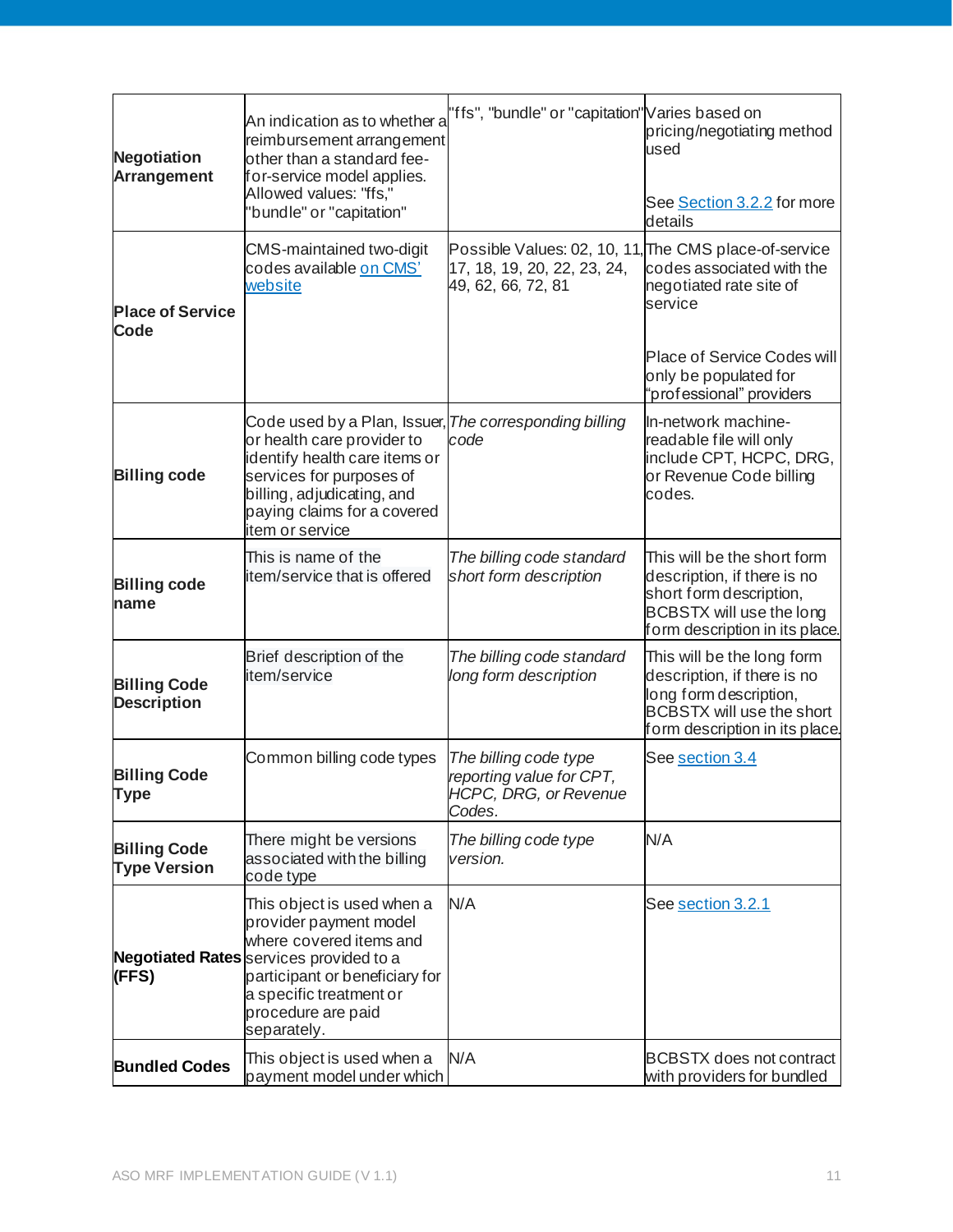|                             | a provider is paid a single<br>payment for all covered<br>items and services provided<br>to a participant or beneficiary<br>for a specific treatment or<br>procedure.                                                                                                                               |                                                                                     | services. However, other<br><b>Blue Cross and Blue Shield</b><br>plan affiliates may include<br>bundled payments in<br>national pricing files                                                                                                         |
|-----------------------------|-----------------------------------------------------------------------------------------------------------------------------------------------------------------------------------------------------------------------------------------------------------------------------------------------------|-------------------------------------------------------------------------------------|-------------------------------------------------------------------------------------------------------------------------------------------------------------------------------------------------------------------------------------------------------|
|                             | This object is used when a<br>payment of a fixed fee<br>per participant or<br>beneficiary per unit of time in<br>advance to the provider for<br>the delivery of a covered<br>treatment or procedure.                                                                                                | N/A                                                                                 | See <u>section 3.2.5</u>                                                                                                                                                                                                                              |
|                             | <b>Covered Services</b> Capitation rates can change<br>based on a member's age<br>and / or gender. The<br>Capitation rate disclosed in<br>the file is reflective of the<br>base capitation<br>rate applicable to a plan and<br>may not represent the<br>capitation rate for individual<br>policies. |                                                                                     |                                                                                                                                                                                                                                                       |
| <b>NPI</b>                  | An array of individual (type 1 The providers National<br>& 2) provider identification<br>numbers (NPI)                                                                                                                                                                                              | Provider Identifier (NPI)<br>associated with the Tax<br>Identification Number (TIN) | If a provider does not have<br>an NPI, BCBSTX uses<br>"9999999999"                                                                                                                                                                                    |
|                             |                                                                                                                                                                                                                                                                                                     | and negotiated rate                                                                 | Both type 1 and 2 NPIs are<br>populated in the NPI field to<br>ensure both elements are<br>captured within the schema                                                                                                                                 |
| <b>TIN Type</b>             | Contains tax information on<br>the place of business                                                                                                                                                                                                                                                | "EIN"                                                                               | "NPI" is used if a provider<br>uses their Social Security<br>Number as their TIN                                                                                                                                                                      |
| <b>TIN Value</b>            | Either the unique Tax<br>Identification Number issued Example: XXXXXXXXX<br>by the Internal Revenue<br>Service (IRS) for type "EIN"<br>or the provider's NPI for TIN<br>type "NPI"                                                                                                                  | <tax id="" number=""></tax>                                                         | NPI is used again if a<br>provider uses their social<br>security number as their<br>TIN.                                                                                                                                                              |
| <b>Provider Group</b><br>ID | The unique, primary key for<br>the associated provider<br>group object                                                                                                                                                                                                                              | <xxx-xx></xxx-xx>                                                                   | The Provider Group ID will<br>be preceded by a 3-digit<br>home plan code (a unique<br>code assigned to each<br>health plan contracted with<br>the BCBS Association).<br>Example: 121 for IL, 250 for<br>MT, 340 for OK, 290 for<br>NM, and 400 for TX |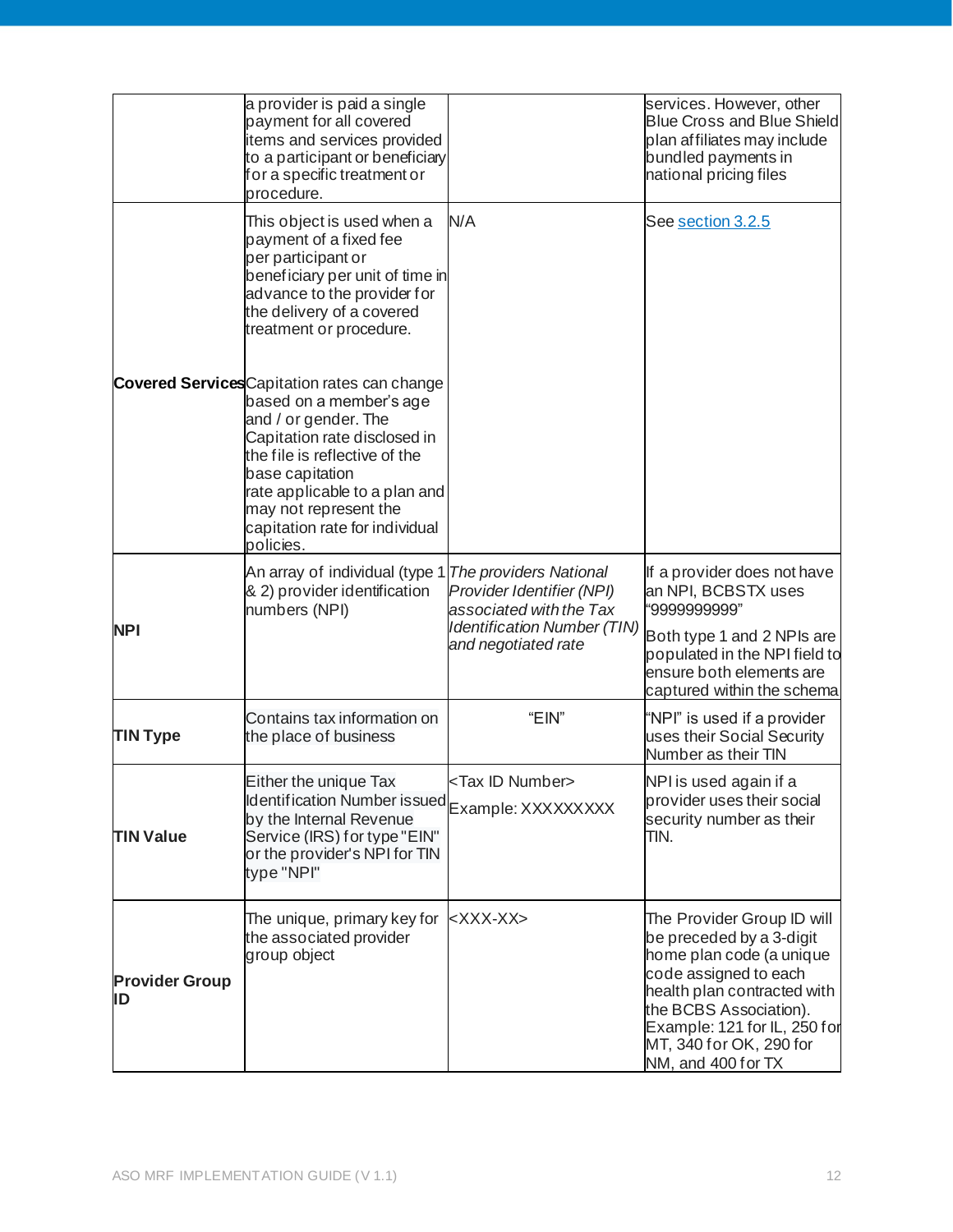| <b>Additional</b><br><b>Information</b> | The additional information<br>text field can be used to<br>provide context for<br>negotiated arrangements<br>that do not fit the existing<br>schema format. Please open<br>a Github discussion to ask a<br>question about your situation<br>if you plan to use this<br>attribute. | N/A | Not populating this field as it<br>is optional |
|-----------------------------------------|-----------------------------------------------------------------------------------------------------------------------------------------------------------------------------------------------------------------------------------------------------------------------------------|-----|------------------------------------------------|
|-----------------------------------------|-----------------------------------------------------------------------------------------------------------------------------------------------------------------------------------------------------------------------------------------------------------------------------------|-----|------------------------------------------------|

<span id="page-12-0"></span>*See [CMS GitHub](https://github.com/CMSgov/price-transparency-guide) for detailed file schema and examples.* **3.2.1 Negotiated Rates Details (FFS)**

| <b>Negotiated Rates</b>         |                                                                                                                                                                                                                                                                         |                                                                                                                                                 |                                                                                                                                                                                                                                                            |  |  |
|---------------------------------|-------------------------------------------------------------------------------------------------------------------------------------------------------------------------------------------------------------------------------------------------------------------------|-------------------------------------------------------------------------------------------------------------------------------------------------|------------------------------------------------------------------------------------------------------------------------------------------------------------------------------------------------------------------------------------------------------------|--|--|
| <b>Data Element</b>             | <b>CMS Definition</b>                                                                                                                                                                                                                                                   | <b>Default Value</b>                                                                                                                            | <b>Added Disclosures</b>                                                                                                                                                                                                                                   |  |  |
| <b>Negotiated Type</b>          | There are a few ways in<br>which negotiated rates<br>can happen. Allowed<br>values: "negotiated,"<br>'derived," and "fee<br>schedule."                                                                                                                                  | 'negotiated," "derived," "fee See section 3.2.2<br>schedule", "percentage", or<br>'per diem" based on the<br>pricing/negotiation method<br>used |                                                                                                                                                                                                                                                            |  |  |
| <b>Negotiated Rate</b>          | The percentage or dollar<br>amount based on the<br>negotiation type                                                                                                                                                                                                     | $\langle$ X.XX $>$                                                                                                                              | See Section 3.2.1                                                                                                                                                                                                                                          |  |  |
| <b>Expiration Date</b>          | The date in which the<br>agreement for the<br>negotiated price based on<br>the negotiated type ends.<br>Date must be in an ISO<br>8601 format                                                                                                                           | <yyyy-mm-dd></yyyy-mm-dd>                                                                                                                       | "9999-12-31" is used if there<br>is no end date.<br>The date used represents<br>the earliest of these four<br>possible dates: rate<br>expiration date,<br>reimbursement schedule<br>date, PIN group expiration<br>date, and the network<br>expiration date |  |  |
| <b>Place of Service</b><br>Code | The CMS-maintained two- <xx><br/>digit code that is placed<br/>on a professional claim to<br/>indicate the setting in<br/>which a service was<br/>provided. When attribute<br/>of billing class has the<br/>value of "professional,"<br/>service code is required.</xx> |                                                                                                                                                 | The CMS place of service<br>codes associated with the<br>negotiated rate site of<br>service<br>Place of Service Codes will<br>only be populated for<br>"professional" providers<br>See table 3.5 for the<br>complete list                                  |  |  |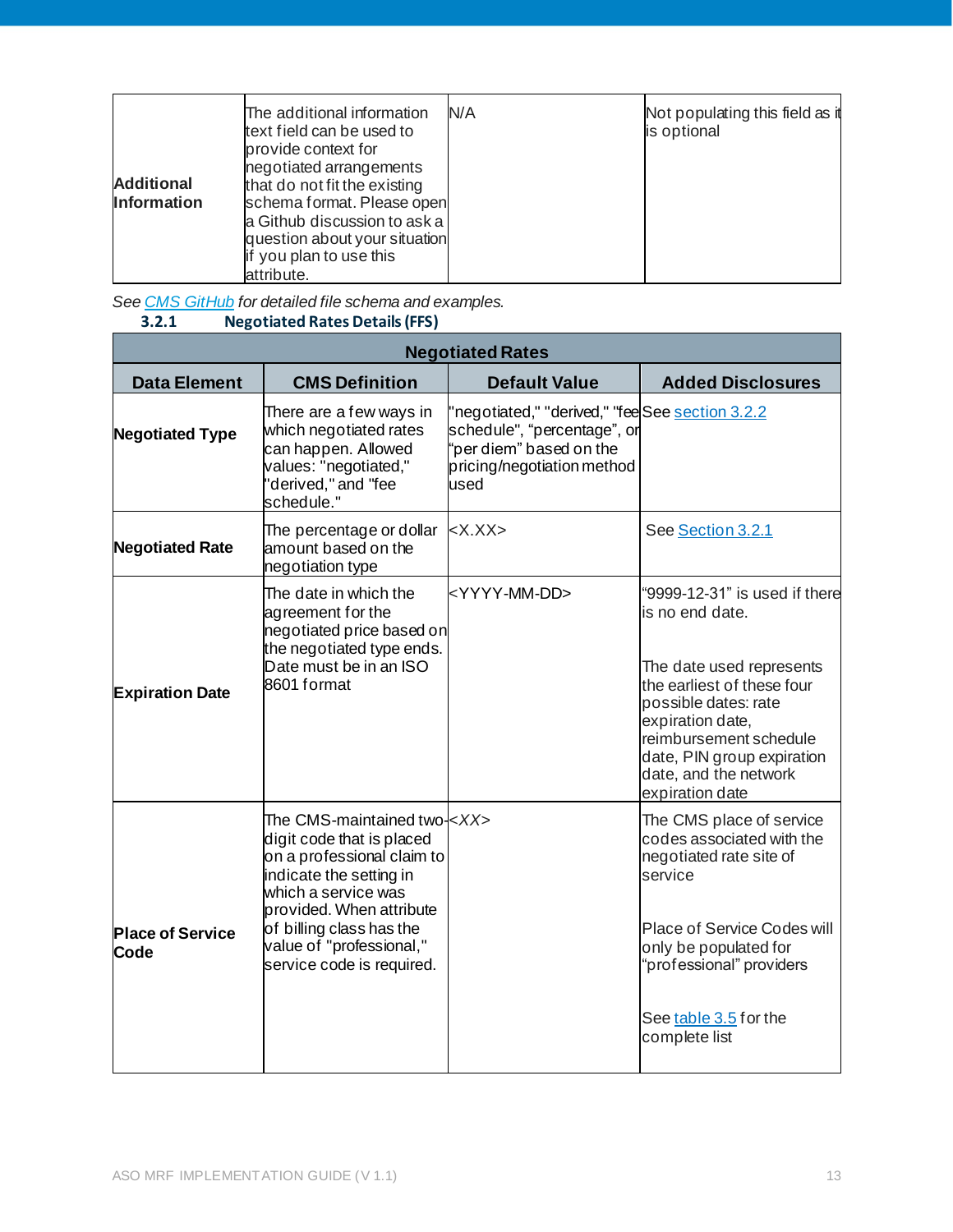| <b>Billing Class</b>                   | Allowed values:<br>'professional,"<br>'institutional"                                                                                                                                                                                                                                                                                                                             | "professional" or<br>"institutional" | "Professional" is used when<br>reporting rates for<br>professionals (individual<br>providers, medical groups,<br>etc.) and "institutional" when<br>reporting rates for facilities<br>(hospitals, etc.)<br>Note: Providers who bill on<br>UB-04s will be populated as<br>"institutional" and providers<br>who bill on CMS/HCFA<br>1500s will be populated as<br>"professional" |
|----------------------------------------|-----------------------------------------------------------------------------------------------------------------------------------------------------------------------------------------------------------------------------------------------------------------------------------------------------------------------------------------------------------------------------------|--------------------------------------|-------------------------------------------------------------------------------------------------------------------------------------------------------------------------------------------------------------------------------------------------------------------------------------------------------------------------------------------------------------------------------|
| <b>Billing Code</b><br><b>Modifier</b> | An array of strings. There N/A<br>are certain billing code<br>types that allow for<br>modifiers (e.g., the CPT<br>coding type allows for<br>modifiers). If a negotiated<br>rate for a billing code type<br>is dependent on a modifier<br>for the reported item or<br>service, then an additional<br>negotiated price object<br>should be included to<br>represent the difference. |                                      | Not reporting on or<br>populating rates based on<br>the billing code modifier                                                                                                                                                                                                                                                                                                 |

<span id="page-13-0"></span>**3.2.2 Negotiated Arrangement/Type Assignments**

Pricing methods must adhere to the terms of provider contracting and plan-adopted medical policy and applicable state laws/regulations. The method could be different across providers and regions.

| <b>Arrangement/Type</b>        | <b>Definition</b>                                                                                                                                                                                                                                                                                                                                                                                                                                                                                                                                                                                  |
|--------------------------------|----------------------------------------------------------------------------------------------------------------------------------------------------------------------------------------------------------------------------------------------------------------------------------------------------------------------------------------------------------------------------------------------------------------------------------------------------------------------------------------------------------------------------------------------------------------------------------------------------|
| <b>Derived amount</b>          | Price that a group health plan or health insurance issuer assigns to an<br>item or service for the purpose of internal accounting, reconciliation with<br>providers, or submitting data as a (\$) dollar amount in accordance with<br>the Transparency in Coverage Final Rule requirements.                                                                                                                                                                                                                                                                                                        |
| <b>Underlying Fee Schedule</b> | Rate for a covered item or service from a particular in-network provider<br>or providers that a group health plan or health insurance issuer uses to<br>determine a participant's or beneficiary's cost-sharing liability for the<br>item or service, when that rate is different from the negotiated rate or<br>derived amount.                                                                                                                                                                                                                                                                   |
| <b>Negotiated</b>              | Reflected as a dollar amount, for each covered item or service under<br>the plan or coverage that the plan or issuer has contractually agreed to<br>pay an in-network provider, except for prescription drugs that are<br>subject to a fee-for-service reimbursement arrangement, which must be<br>reported in the prescription drug machine readable file. If the negotiated<br>rate is subject to change based upon participant, beneficiary, or<br>enrollee-specific characteristics, these dollar amounts should be<br>reflected as the base negotiated rate applicable to the item or service |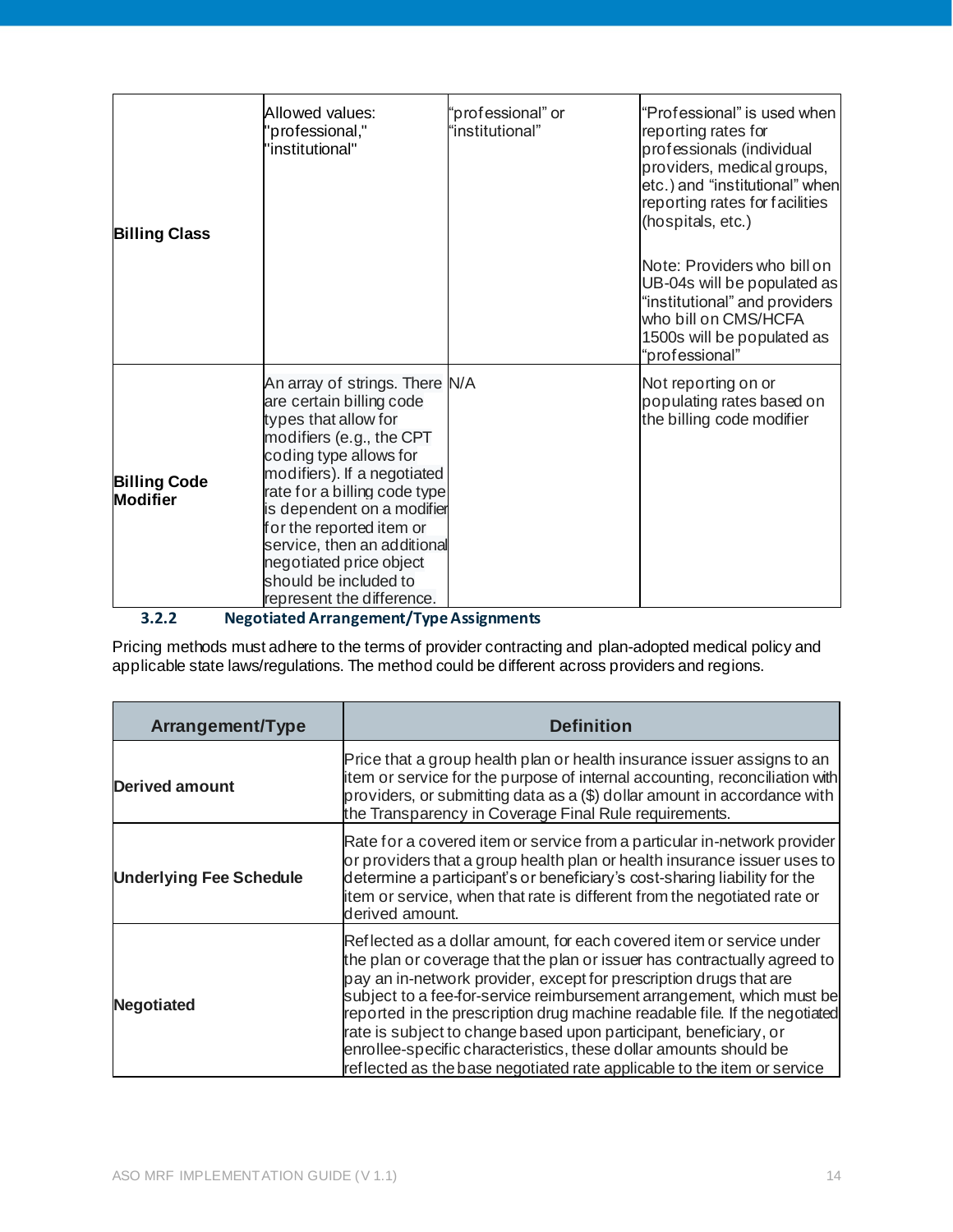|                 | prior to adjustments for participant, beneficiary, or enrollee-specific<br>characteristics.                                                                                                   |
|-----------------|-----------------------------------------------------------------------------------------------------------------------------------------------------------------------------------------------|
| Percentage      | The negotiated percentage value for a covered item or service from a<br>particular in-network provider for a percentage of billed charges<br>arrangement.                                     |
| <b>Per Diem</b> | A daily rate, reflected as a dollar amount, for each covered item or<br>service under the plan or coverage that the plan or issuer has<br>contractually agrees to pay an in-network provider. |

# <span id="page-14-0"></span>**3.2.3 Standard Pricing Methods Table**

| <b>Standard Pricing</b><br><b>Methods</b>     | <b>Pricing Approach</b>                                                                              | <b>Negotiated</b><br>Arrangement:<br>FFS, bundle,<br>or capitation | <b>Negotiated Type:</b><br>"negotiated"<br>"derived"<br>"fee schedule", "percentage" and<br>"per diem" |
|-----------------------------------------------|------------------------------------------------------------------------------------------------------|--------------------------------------------------------------------|--------------------------------------------------------------------------------------------------------|
| <b>DRG Weight Based</b>                       | (For TX: Inlier DRG<br>TX) (for IL: DRG<br>weight-based rate)<br>payment for each<br><b>DRG Code</b> | Fee for service<br>(FFS)                                           | negotiated                                                                                             |
| <b>APG/ Procedure Code</b><br><b>Grouping</b> | (for OK: Multiple<br>APG's could be on a<br>claim and are treated<br>as a single line claim)         | <b>FFS</b>                                                         | negotiated                                                                                             |
| <b>Percentage of Charge</b>                   | Reporting a<br>percentage of bill of<br>charge rate                                                  | <b>FFS</b>                                                         | percentage                                                                                             |
| <b>Per Unit</b>                               | Calculated as 1 unit (1<br>day) (facility)                                                           | <b>FFS</b>                                                         | negotiated                                                                                             |
| <b>Percentage of Medicare</b>                 | Calculate based on a<br>predetermined factor<br>of locality based on<br>Medicare (OON TX<br>only)    | <b>FFS</b>                                                         | negotiated                                                                                             |
| <b>Per Case</b>                               | Use applicable per<br>case rate<br>(facility)                                                        | <b>FFS</b>                                                         | negotiated                                                                                             |
| <b>Per Diem</b>                               | One day rate per code<br>set that triggers the<br>per diem (does not                                 | <b>FFS</b>                                                         | per diem                                                                                               |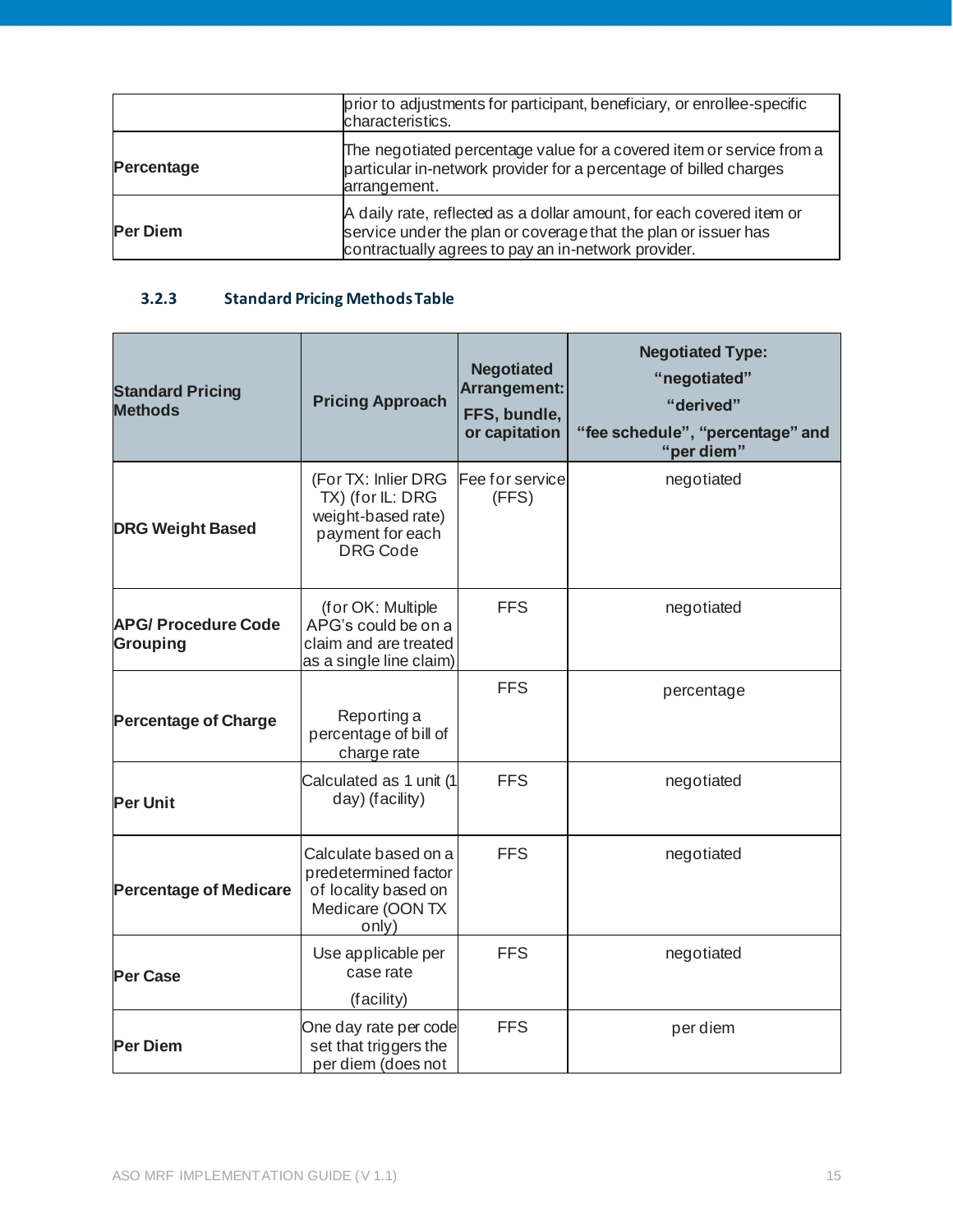|                          | include stop loss)<br>(facility)                                                             |            |                         |
|--------------------------|----------------------------------------------------------------------------------------------|------------|-------------------------|
| <b>Per Unit</b>          | Professional can be<br>system calculated or<br>use EDW actual<br>allowed amount              | <b>FFS</b> | negotiated              |
| <b>DME</b>               | Use rental rate, if<br>there is no rental rate<br>use global/purchase<br>rate (professional) | <b>FFS</b> | negotiated              |
| <b>Anesthesia</b>        | Assume 1 time unit<br>and no physical status<br>modifiers<br>(professional)                  | <b>FFS</b> | negotiated              |
| <b>Capitation (VBC)</b>  | See table 3.2.5                                                                              | capitation | negotiated (TX/IL only) |
| Individual consideration | Calculate based on<br>claims data (See<br>Section 3.2.4)                                     | <b>FFS</b> | derived                 |
| <b>Manual Pay</b>        | Calculate based on<br>claims data (See<br>Section 3.2.4)                                     | <b>FFS</b> | derived                 |

### **3.2.4 Individual Consideration and Manual Pay**

<span id="page-15-0"></span>For providers with a percent of charge rate for an item/service, the appropriate negotiated rate is calculated using claims data by:

- Deriving negotiated rate based solely on claims experience
- Retrieving all claim history for each service by using a lookback period of 6 months (180 days) with a 3-month (90 day) runout of incurred claims
- Removing outliers by using a standard deviation calculation
- Excluding items and services that do not have at least 6 claims headers per network, billing code, provider, and site of service
- Reporting the average rate based on claim history

Note: Rates for items/services may not be published if they are not billed during the lookback period or meet a 6-claim minimum to be reported.

### **3.2.5 Covered Services Details for Capitation**

<span id="page-15-1"></span>Capitation agreements are only in place in IL and TX. Files produced for MT, NM and OK will not be using the covered services object.

Benefit plans that have providers in-network with capitation agreements will have at least two in-network machine readable files – one machine readable file with FFS rates reported (se[e section 3.2.1](#page-12-0)) and one or more machine readable file with capitation rates reported.

Capitated items/services are all covered under a single negotiated rate. The JSON schema only allows for the reporting of a single rate in the negotiated rate object and requires the reporting of all capitated billing codes in the covered services object, therefore, BCBSTX populates the other required fields in the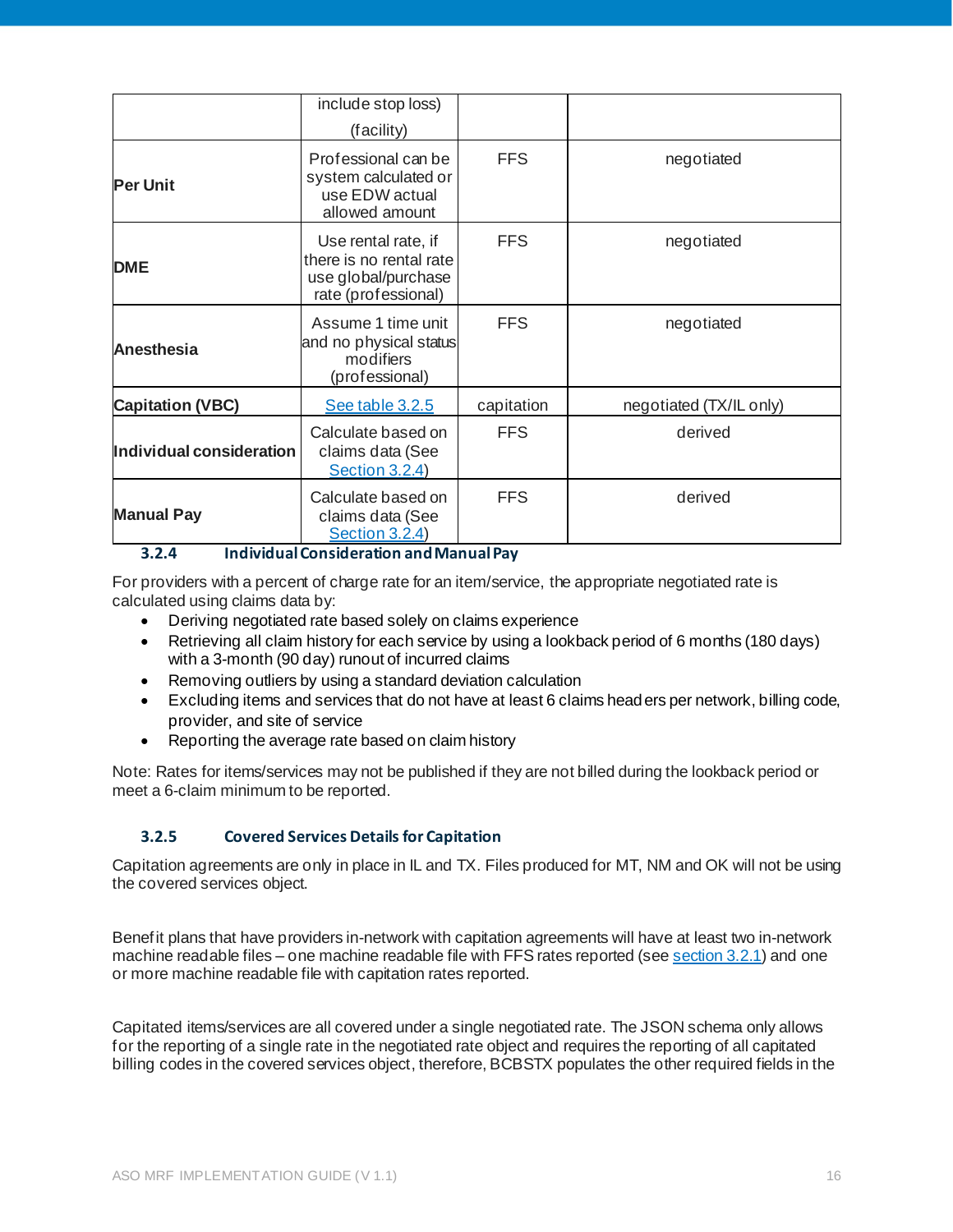JSON schema for capitation. Outlined below is how BCBSTX is populating the fields for in-network machine readable files with capitation rates.

If applicable, negotiated capitation may vary greatly based upon the methodology and the services subject to the agreement. The base rate excludes financial incentives and other arrangements that are done through reconciliation process. Agreements where some or all of these reconciliations do not occur may look inconsistent with others that use a similar approach. Additionally, some value-based models will include substantially more or less services under the capitation rate than other arrangements also leading to variability.

| <b>Data Element</b>                        | <b>CMS Definition</b>                                                                                                                                                                                      | <b>Default Value</b>                                              | <b>Added Disclosures</b>                                                                               |
|--------------------------------------------|------------------------------------------------------------------------------------------------------------------------------------------------------------------------------------------------------------|-------------------------------------------------------------------|--------------------------------------------------------------------------------------------------------|
| <b>Negotiation</b><br>Arrangement          | An indication as to whether<br>a reimbursement<br>arrangement other than a<br>standard fee-for-service<br>model applies. Allowed<br>values: "ffs," "bundle" or<br>"capitation"                             | "capitation"                                                      | Only applies to in-<br>network machine<br>readable files with<br>capitation rates reported             |
| <b>Name</b>                                | This is name of the<br>item/service that is offered                                                                                                                                                        | "capitated"                                                       | Indicates the billing<br>codes are capitated and<br>reported in the covered<br>services object         |
| <b>Billing Code Type</b>                   | Common bill code types                                                                                                                                                                                     | "LOCAL"                                                           | Allows for unique billing<br>code creation - defined<br>on GitHub as "Local<br>Code Processing"        |
| <b>Billing Code Type</b><br><b>Version</b> | There might be versions<br>associated with the billing<br>code type                                                                                                                                        | Populate with the<br>current year                                 | N/A                                                                                                    |
| <b>Billing Code</b>                        | Code used by a Plan,<br>Issuer, or health care<br>provider to identify health<br>care items or services for<br>purposes of billing,<br>adjudicating, and paying<br>claims for a covered item or<br>service | "CAP"                                                             | Indicates billing code is<br>capitation                                                                |
| <b>Description</b>                         | Brief description of the<br>item/service                                                                                                                                                                   | See covered<br>services object for<br>capitated billing<br>codes. | Directs the user to view<br>the actual billing codes in<br>the covered services<br>object. See 3.2.5.2 |
| <b>Negotiated Rates</b>                    | This is an array<br>of negotiated rate details<br>object types                                                                                                                                             | N/A                                                               | <b>BCBSTX</b> reports the<br>capitation rate in this<br>object. See 3.2.5.1                            |
| <b>Covered Services</b>                    | This is an array of covered<br>services objects. This array<br>contains all the different                                                                                                                  | N/A                                                               | <b>BCBSTX</b> reports the<br>billing codes covered<br>under the division of                            |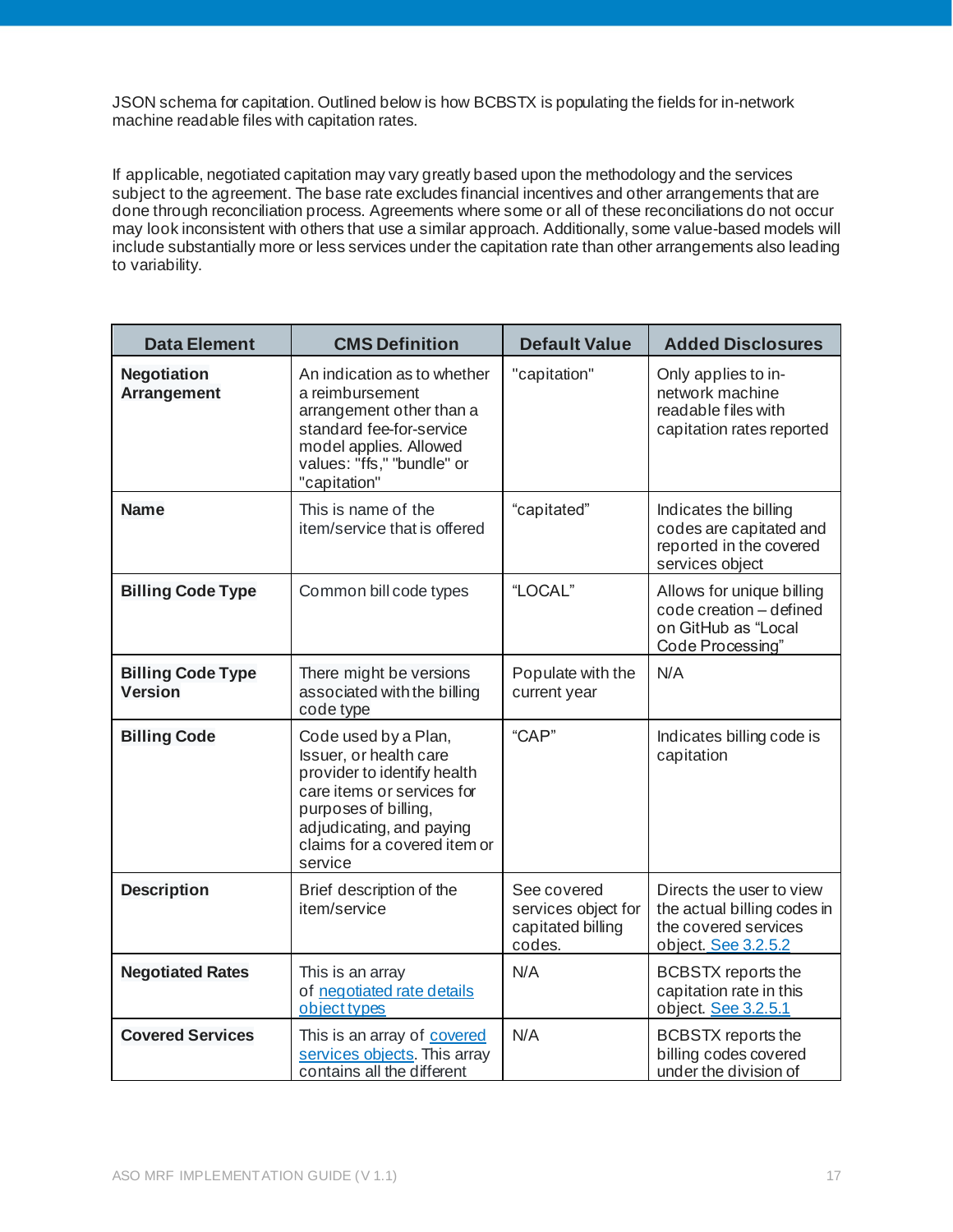<span id="page-17-0"></span>

|                                 | codes in a capitation<br>arrangement<br>if capitation is selected<br>fornegotiation<br>arrangement.                                                                                                                                                                                          |                                                                    | financial responsibility<br>(DOFR) in this object.<br>See 3.2.5.2                                                                                                                  |
|---------------------------------|----------------------------------------------------------------------------------------------------------------------------------------------------------------------------------------------------------------------------------------------------------------------------------------------|--------------------------------------------------------------------|------------------------------------------------------------------------------------------------------------------------------------------------------------------------------------|
| 3.2.5.1                         | <b>Negotiated Rates Object for Capitated Rates</b>                                                                                                                                                                                                                                           |                                                                    |                                                                                                                                                                                    |
| <b>Data Element</b>             | <b>CMS Definition</b>                                                                                                                                                                                                                                                                        | <b>Default Value</b>                                               | <b>Added Disclosures</b>                                                                                                                                                           |
| <b>Negotiated Type</b>          | There are a few ways in<br>which negotiated rates can<br>happen. Allowed values:<br>"negotiated," "derived," and<br>"fee schedule." See<br>additional notes.                                                                                                                                 | "negotiated"                                                       | See section 3.2.2                                                                                                                                                                  |
| <b>Negotiated Rate</b>          | The dollar amount based<br>on the negotiation<br>type.                                                                                                                                                                                                                                       | The base<br>capitation rate<br>Example:<br>$<$ $X$ $X$ $<$ $X$ $>$ | The file allows the<br>population of one rate.<br>Capitation rates vary<br>based on age and<br>gender bands. BCBSTX<br>will use a base rate.                                       |
| <b>Expiration Date</b>          | The date in which the<br>agreement for the<br>negotiated<br>price based on<br>the negotiated<br>type ends. Date must be<br>in an ISO 8601 format.                                                                                                                                            | <yyyy-mm-dd></yyyy-mm-dd>                                          | N/A                                                                                                                                                                                |
| <b>Place of Service</b><br>Code | The CMS-maintained two-<br>digit code that is placed on<br>a professional claim to<br>indicate the setting in which<br>a service was provided.<br>When attribute of billing<br>class has the value of<br>"professional" service<br>code is required.                                         | "11"                                                               | 11 corresponds with<br>where most capitation<br>services occur; there will<br>not be capitated rates<br>that vary by place of<br>service<br>See table 3.5 for the<br>complete list |
| <b>Billing Class</b>            | Allowed values:<br>"professional,"<br>"institutional"                                                                                                                                                                                                                                        | "professional"                                                     | Capitation agreements<br>are with medical groups<br>versus institutional<br>facilities                                                                                             |
| <b>Billing Code Modifier</b>    | An array of strings. There<br>are certain billing code<br>types that allow for<br>modifiers (e.g., the CPT<br>coding type allows for<br>modifiers). If a negotiated<br>rate for a billing code type<br>is dependent on a modifier<br>for the reported item or<br>service, then an additional | N/A                                                                | Not reporting on or<br>populating rates based<br>on the billing code<br>modifier                                                                                                   |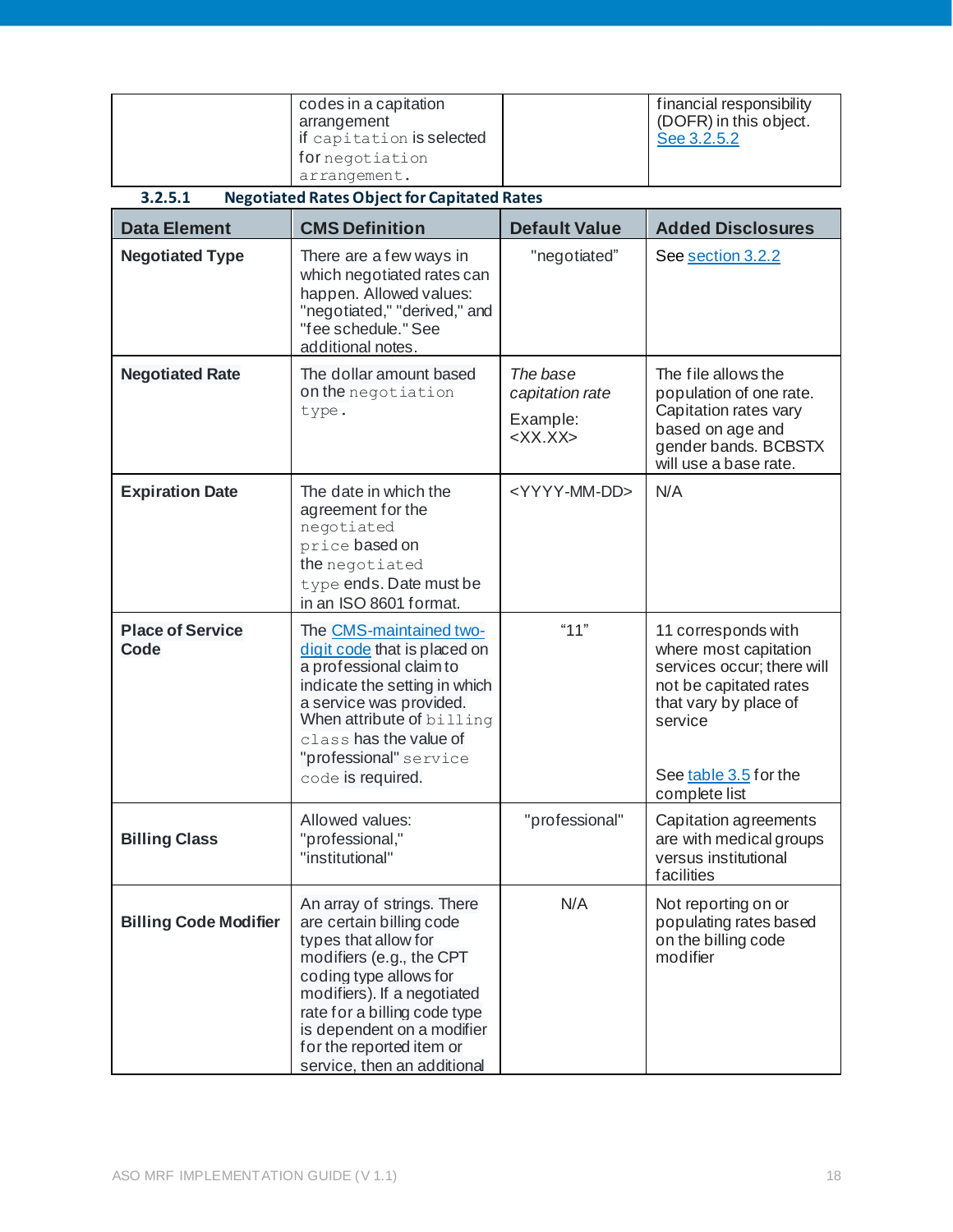| negotiated price object<br>should be included to<br>represent the difference. |  |
|-------------------------------------------------------------------------------|--|
|                                                                               |  |

### **3.2.5.2 Covered Services Object for Capitated Rates**

<span id="page-18-0"></span>All data elements below are populated for billing codes covered under the capitation agreement's Division of Financial Responsibility (DOFR).

| <b>Data Element</b>                        | <b>CMS Definition</b>                                                                                                                                                                                                | <b>Default Value</b>                                                                    | <b>Added Disclosures</b>                                                                                                                          |
|--------------------------------------------|----------------------------------------------------------------------------------------------------------------------------------------------------------------------------------------------------------------------|-----------------------------------------------------------------------------------------|---------------------------------------------------------------------------------------------------------------------------------------------------|
| <b>Billing Code Type</b>                   | Common billing code types.<br>Please see a list of<br>the currently allowed<br>codes at the bottom of this<br>document.                                                                                              | The billing code<br>type reporting<br>value for CPT,<br>HCPC, DRG, or<br>Revenue Codes. | See section 3.4                                                                                                                                   |
| <b>Billing Code Type</b><br><b>Version</b> | There might be versions<br>associated with<br>the billing-code-<br>type.                                                                                                                                             | The billing code<br>type version.                                                       | N/A                                                                                                                                               |
| <b>Billing Code</b>                        | The code used by a plan or<br>issuer or its in-network<br>providers to identify health<br>care items or services for<br>purposes of billing,<br>adjudicating, and paying<br>claims for a covered item or<br>service. | The<br>corresponding<br>billing code                                                    | In-network machine-<br>readable file will only<br>include CPT, HCPC,<br>DRG, or Revenue Code<br>billing codes.                                    |
| <b>Description</b>                         | Brief description of the<br>item/service                                                                                                                                                                             | The billing code<br>standard short or<br>long form<br>description                       | This will be the short<br>form description, if there<br>is no short form<br>description we will use<br>the long form description<br>in its place. |

# <span id="page-18-1"></span>**3.3 Out-of-Network Allowed Amount File**

While the In-Network MRF comprises of amounts payable for items and services based on contractual payment arrangements with providers, the Out-of-Network (OON) Allowed Amount File is based on "the actual amount the Plan or Issuer paid to the out-of-network provider, plus the member share." The Out-of-Network Allowed Amount File must also include both billed charges and out-of-network allowed amounts. Billed charges are the total charges for an item or service billed to a Plan or Issuer by a provider.

The OON file will follow the following naming convention:

<YYYY-MM-DD>\_<payer or issuer name>\_<Member-Facing Network>\_<EIN>\_<file type name>.<file extension>

Note: the OON MRF will not be reflective of the EIN's or Accounts historical rates only, it's representative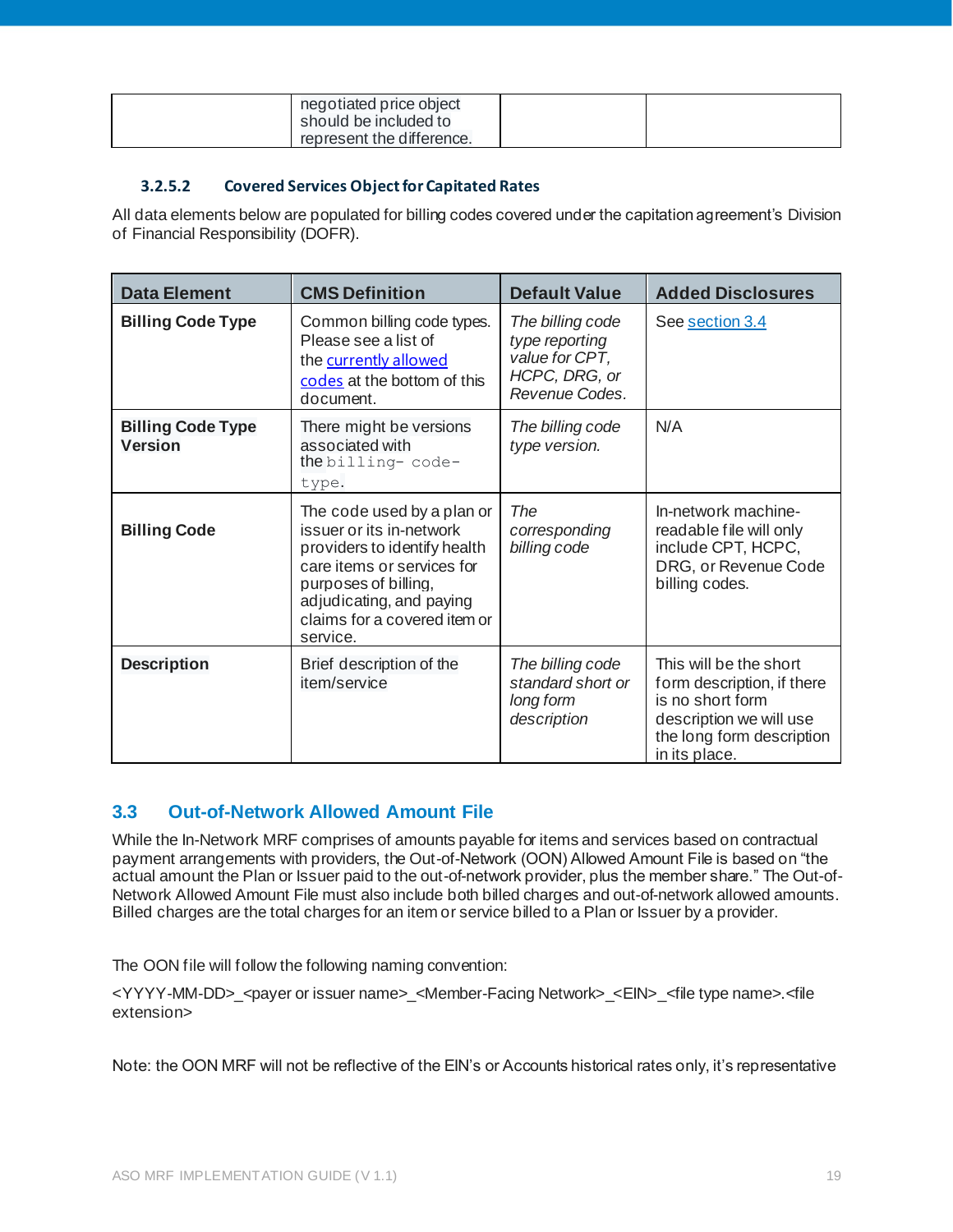of a sample of claims history per plan. The final OON MRF combines rates for plans in the same network with the same EIN into a single file.

# **3.3.1 Out-Of-Network Allowed Amount File Data Elements**

<span id="page-19-0"></span>At a high level, the Out-of-Network Allowed Amount File includes:

| <b>Data Element</b>                       | <b>CMS Definition</b>                                                                                                                                                                                                                                                                                                                                                                                           | <b>Default Value</b>                                                        | <b>Added Disclaimers</b>                                                                                                                                     |
|-------------------------------------------|-----------------------------------------------------------------------------------------------------------------------------------------------------------------------------------------------------------------------------------------------------------------------------------------------------------------------------------------------------------------------------------------------------------------|-----------------------------------------------------------------------------|--------------------------------------------------------------------------------------------------------------------------------------------------------------|
| <b>Entity Name</b>                        | The legal name of the<br>entity publishing the machine<br>readable file.                                                                                                                                                                                                                                                                                                                                        | "Blue Cross and Blue Shield N/A<br>of <state>"</state>                      |                                                                                                                                                              |
| <b>Entity Type</b>                        | The type of entity that is<br>publishing the machine readable<br>file (a group health plan, health<br>insurance issuer, or a third party<br>with which the plan or issuer has<br>contracted to provide the<br>required information, such as a<br>third-party administrator, a health<br>care claims clearinghouse, or a<br>health insurance issuer that has<br>contracted with a group health<br>plan sponsor). | "health insurance issuer"                                                   | In-network machine<br>readable file is available to<br>both ASO and non-ASO<br>plans, therefore, BCBSTX<br>is populating as "health<br>insurance issuer"     |
| <b>Last Updated</b><br>On                 | The date in which the file was<br>last updated. Date must be in an <yyyy-mm-dd><br/>ISO 8601 format</yyyy-mm-dd>                                                                                                                                                                                                                                                                                                |                                                                             | Represents the day of the<br>file generation                                                                                                                 |
| <b>Version</b>                            | The version of the schema for<br>the produced information                                                                                                                                                                                                                                                                                                                                                       | "1.0.0"                                                                     | This could change as new<br>CMS schema updates are<br>released                                                                                               |
| <b>Billing code</b>                       | Code used by a Plan, Issuer, or<br>health care provider to identify<br>health care items or services for<br>purposes of billing, adjudicating,<br>and paying claims for a covered<br>item or service                                                                                                                                                                                                            | The corresponding billing<br>code                                           | Out-of-network machine-<br>readable file will only<br>include CPT, DRG, or<br>Revenue Code billing<br>codes.                                                 |
| <b>Billing code</b><br>name               | This is name of the item/service<br>that is offered                                                                                                                                                                                                                                                                                                                                                             | The billing code standard<br>short form description                         | This will be the short form<br>description, if there is no<br>short form description<br>BCBSTX will use the long<br>form description in its<br>place.        |
| <b>Billing Code</b><br><b>Description</b> | Brief description of the<br>item/service                                                                                                                                                                                                                                                                                                                                                                        | The billing code standard<br>long form description                          | This will be the long form<br>description, if there is no<br>long form description,<br><b>BCBSTX will use the short</b><br>form description in its<br>place. |
| <b>Billing Code</b><br><b>Type</b>        | Common billing code types                                                                                                                                                                                                                                                                                                                                                                                       | The billing code type<br>reporting value for CPT,<br>DRG, or Revenue Codes. | See section 3.4                                                                                                                                              |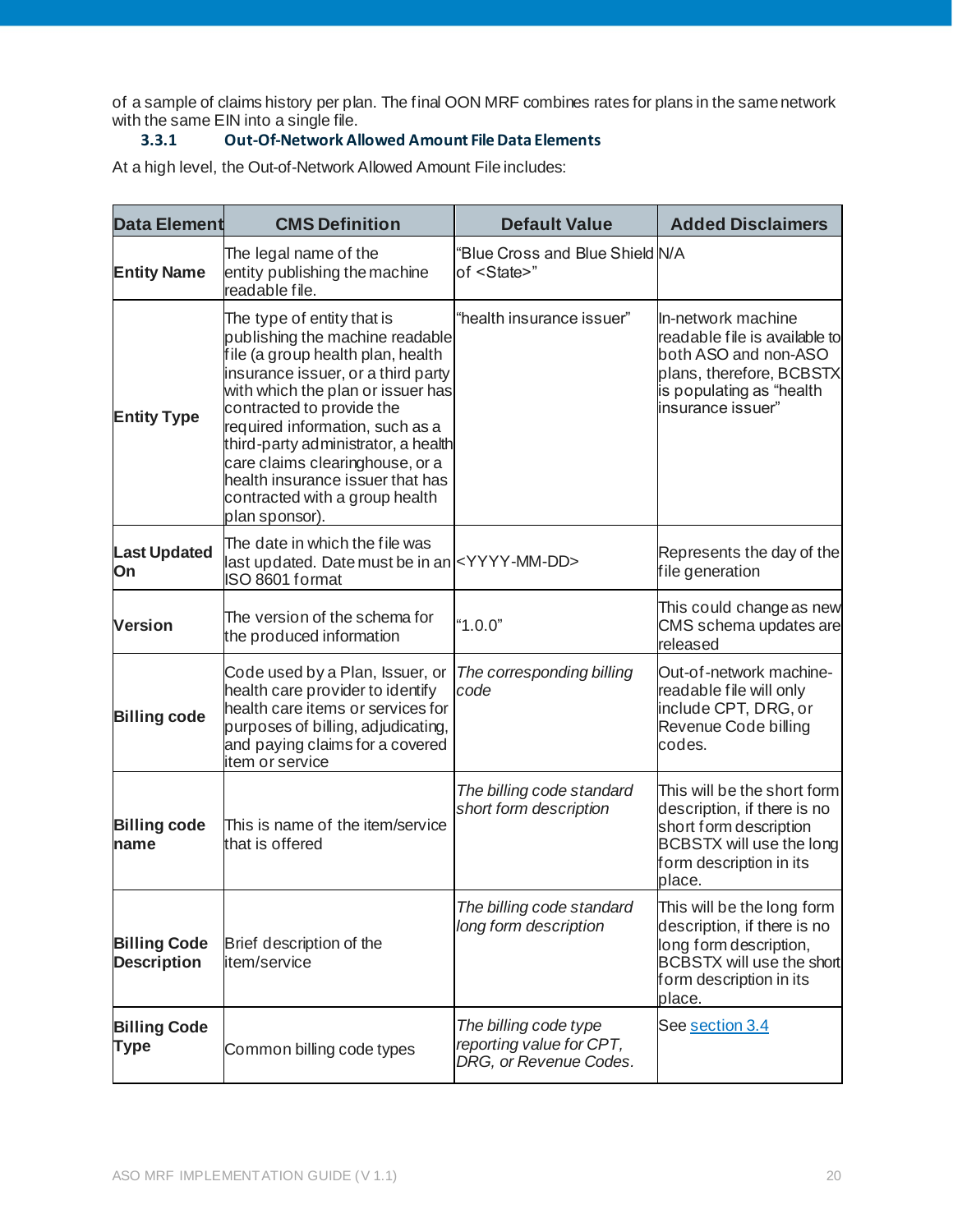| <b>Billing Code</b><br><b>Type Version</b> | There might be versions<br>associated with the billing code<br>type. For example, Medicare's<br>current (as of 5/24/21) MS-DRG<br>version is 37.2                                                                                                            | The billing code type<br>version.                                                                                                                                                                                                                   | N/A                                                                                                                                                                                                                                                                                                                                                                              |
|--------------------------------------------|--------------------------------------------------------------------------------------------------------------------------------------------------------------------------------------------------------------------------------------------------------------|-----------------------------------------------------------------------------------------------------------------------------------------------------------------------------------------------------------------------------------------------------|----------------------------------------------------------------------------------------------------------------------------------------------------------------------------------------------------------------------------------------------------------------------------------------------------------------------------------------------------------------------------------|
| <b>Allowed</b><br><b>Amount</b>            | The allowed amount must be<br>reported as the actual dollar<br>amount the plan or issuer paid to<br>the out-of-network provider for a<br>particular covered item or<br>service, plus the participant's,<br>beneficiary's, or enrollee's share<br>of the cost | $<$ X.XX $>$                                                                                                                                                                                                                                        | Reported if it has 20 or<br>more claims in the defined<br>lookback period. This is<br>the BCBS paid amount.                                                                                                                                                                                                                                                                      |
| <b>Billed Charge</b>                       | The total dollar amount charges<br>for an item or service billed to a<br>plan or issuer by an out-of-<br>network provider                                                                                                                                    | $<$ X.XX $>$                                                                                                                                                                                                                                        | Reported if it has 20 or<br>more claims in the defined<br>lookback period                                                                                                                                                                                                                                                                                                        |
| <b>TIN Type</b>                            | Contains tax information on the<br>place of business                                                                                                                                                                                                         | "EIN"                                                                                                                                                                                                                                               | "NPI" is used if a provider<br>uses their Social Security<br>Number as their TIN                                                                                                                                                                                                                                                                                                 |
| <b>TIN Value</b>                           | Either the unique Tax<br>Identification Number issued by<br>the Internal Revenue Service<br>(IRS) for type "EIN" or the<br>provider's NPI for TIN type "NPI"                                                                                                 | <tax id="" number=""><br/>Example: XXXXXXXXX</tax>                                                                                                                                                                                                  | NPI is used again if a<br>provider uses their social<br>security number as their<br>TIN.                                                                                                                                                                                                                                                                                         |
| <b>Place of</b><br><b>Service Code</b>     | CMS-maintained two-digit<br>codes available on CMS' website                                                                                                                                                                                                  | Possible Values: 00, 01, 03<br>02, 08, 09, 10, 11, 12, 13,<br>14, 15, 17, 18, 19, 20, 21,<br>22, 23, 24, 25, 26, 31, 32,<br>33, 41, 42, 49, 50, 51, 52,<br>53, 54, 55, 56, 57, 58, 60,<br>61, 62, 65, 71, 72, 81, 95, 99 will only be populated for | The CMS place-of-service<br>codes associated with the<br>negotiated rate site of<br>service<br><b>Place of Service Codes</b><br>'professional" providers                                                                                                                                                                                                                         |
| <b>Billing Class</b>                       | Allowed values: "professional"<br>"institutional"                                                                                                                                                                                                            | "professional" or<br>"institutional"                                                                                                                                                                                                                | "Professional" is used<br>when reporting rates for<br>professionals (individual<br>providers, medical groups,<br>etc.) and "institutional"<br>when reporting rates for<br>facilities (hospitals, etc.)<br>Note: Providers who bill<br>on UB-04s will be<br>populated as "institutional"<br>and providers who bill on<br>CMS/HCFA 1500s will be<br>populated as<br>'professional" |
| <b>Billing Code</b>                        | An array of strings. There are                                                                                                                                                                                                                               | N/A                                                                                                                                                                                                                                                 | Not reporting on or                                                                                                                                                                                                                                                                                                                                                              |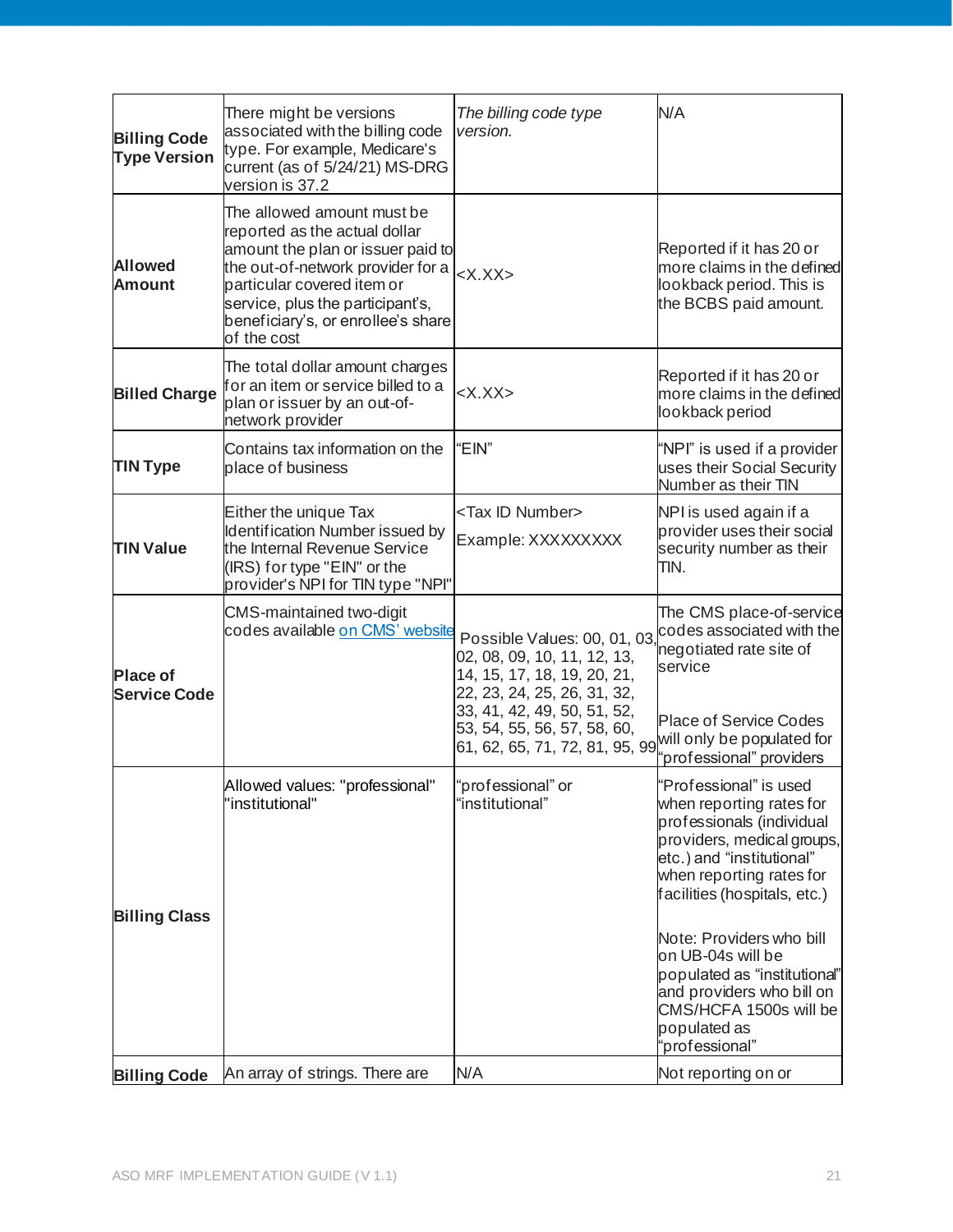| <b>Modifier</b> | certain billing code types that<br>allow for modifiers (e.g., the CPT<br>coding type allows for modifiers).<br>If a negotiated rate for a billing<br>code type is dependent on a<br>modifier for the reported item or<br>service, then an additional<br>negotiated price object should be<br>included to represent the<br>difference. |                                                                                                                                             | populating rates based on<br>the billing code modifier             |
|-----------------|---------------------------------------------------------------------------------------------------------------------------------------------------------------------------------------------------------------------------------------------------------------------------------------------------------------------------------------|---------------------------------------------------------------------------------------------------------------------------------------------|--------------------------------------------------------------------|
| <b>NPI</b>      | An array of individual (type 1 &<br>2) provider identification<br>numbers (NPI)                                                                                                                                                                                                                                                       | The providers National<br>Provider Identifier (NPI)<br>associated with the Tax<br><b>Identification Number (TIN)</b><br>and negotiated rate | If a provider does not<br>have an NPI, BCBSTX<br>uses "9999999999" |

### <span id="page-21-0"></span>**3.3.2 Patient Privacy Requirement for Out of Network**

To ensure patient privacy, Payers or Issuers are required to only publish unique bill charge and allowed amount combinations for providers with **20** or more occurrences per coverage agreement (plan), billing code, TIN, NPI, and place of service.

**Note: If the twenty (20) occurrence minimum is not met, the unique bill and charge allowed amount combinations will not be included in the machine readable file.** A reported allowed amount may not reflect the price history for all coverage options reported in the table of contents due aggregation of rates following the minimum claims calculations.

Since volume will vary in each lookback period associated with the month of file publication, it is possible for a unique bill charge and allowed amount combination to appear and disappear in the Out-of-Network file from month-to-month.

If for a given plan there are no out-of-network values for a given month, the file header will be published with the current date and no data included.

## <span id="page-21-1"></span>**3.4 Billing Code Types**

Negotiated rates for items and services can come from a variety of billing code standards. Below is a list of the billing code types BCBSTX reports in the in-network and out-of-network machine-readable files. For a complete list of all allowable billing code type values visit th[e CMS GitHub site.](https://github.com/CMSgov/price-transparency-guide)

| <b>Standard Name</b>                       | <b>Reporting</b><br><b>Value</b> | <b>Additional Information</b>       |
|--------------------------------------------|----------------------------------|-------------------------------------|
| <b>Current Procedural Terminology</b>      | CP1                              | <b>American Medical Association</b> |
| Healthcare Common Procedural Coding System | <b>HCPCS</b>                     | <b>CMS HCPCS</b>                    |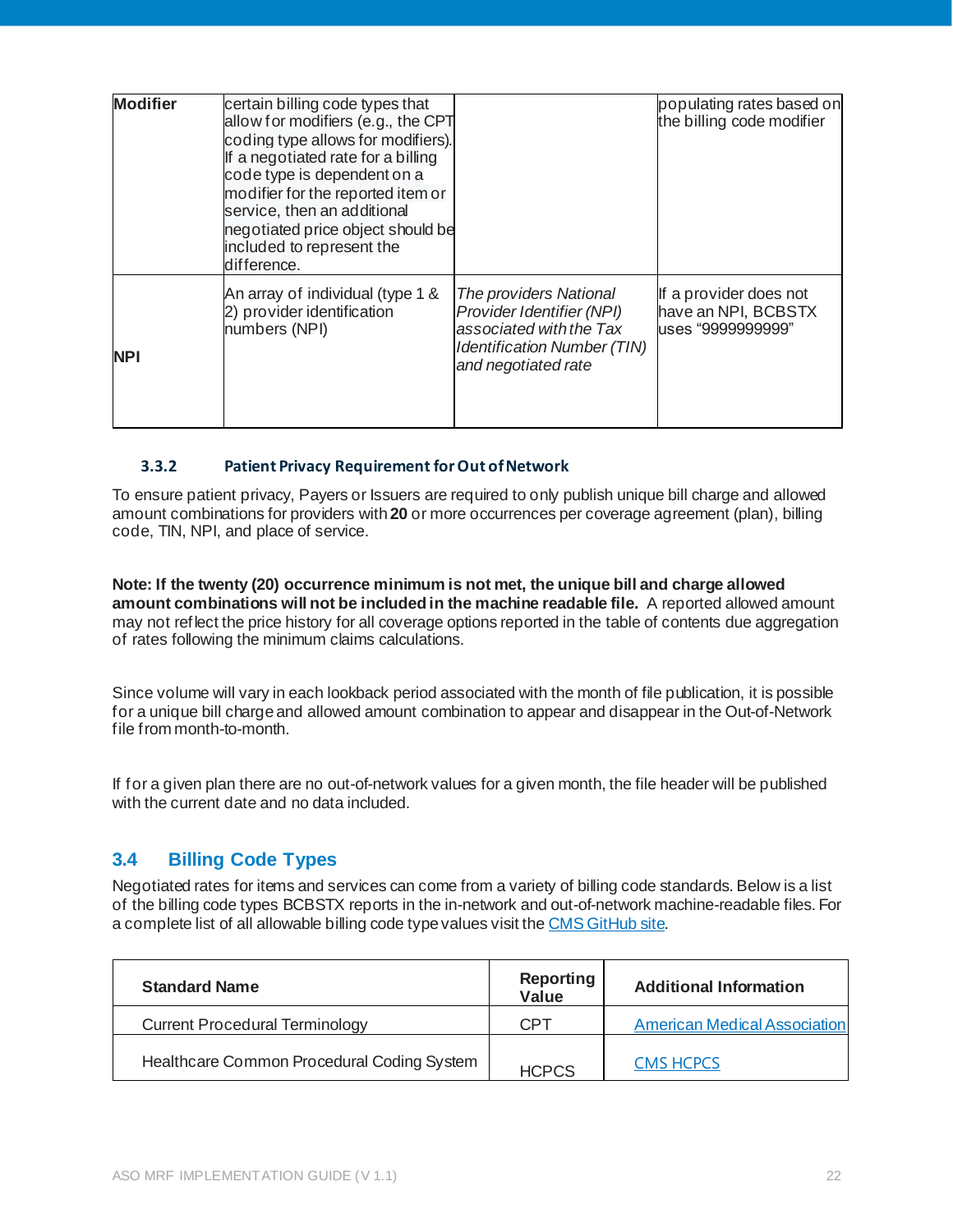| Revenue Code                                               | <b>RC</b> | What is a revenue code                                                                                                                                                                                    |
|------------------------------------------------------------|-----------|-----------------------------------------------------------------------------------------------------------------------------------------------------------------------------------------------------------|
| <b>Medicare Severity Diagnosis Related Groups</b>          | MS-DRG    | <b>CMS DRGs</b>                                                                                                                                                                                           |
| <b>Refined Diagnosis Related Groups</b>                    | R-DRG     |                                                                                                                                                                                                           |
| <b>Severity Diagnosis Related Groups</b>                   | S-DRG     |                                                                                                                                                                                                           |
| All Patient, Severity-Adjusted Diagnosis Related<br>Groups | APS-DRG   |                                                                                                                                                                                                           |
| All Patient Diagnosis Related Groups                       | AP-DRG    |                                                                                                                                                                                                           |
| All Patient Refined Diagnosis Related Groups               | APR-DRG   | AHRQ documentation                                                                                                                                                                                        |
| Local Code Processing                                      | Local     |                                                                                                                                                                                                           |
| Custom Code                                                | CSTM-00   | Represents all possible billing<br>code values for the defined<br>billing code type. Typically this<br>can be used when a<br>negotiated arrangement<br>applies to all codes under a<br>billing code type. |

# <span id="page-22-0"></span>**3.5 Place of Service Codes**

The following codes are the descriptions associated with the CMS PoS codes.

| <b>PoS</b> | <b>Description</b>                               |
|------------|--------------------------------------------------|
| 1          | Pharmacy                                         |
| 2          | Telehealth Provided Other than in Patient's Home |
| 3          | School                                           |
| 4          | Homeless Shelter                                 |
| 5          | Indian Health Service Free-standing Facility     |
| 6          | Indian Health Service Provider-based facility    |
| 7          | Tribal 638 Free-Standing Facility                |
| 8          | Tribal 638 Provider-based Facility               |
| 9          | Prison/Correctional Facility                     |
| 10         | Telehealth Provided in Patient's Home            |
| 11         | Office                                           |
| 12         | Home                                             |
| 13         | <b>Assisted Living Facility</b>                  |
| 14         | Group Home*                                      |
| 15         | <b>Mobile Unit</b>                               |
| 16         | <b>Temporary Lodging</b>                         |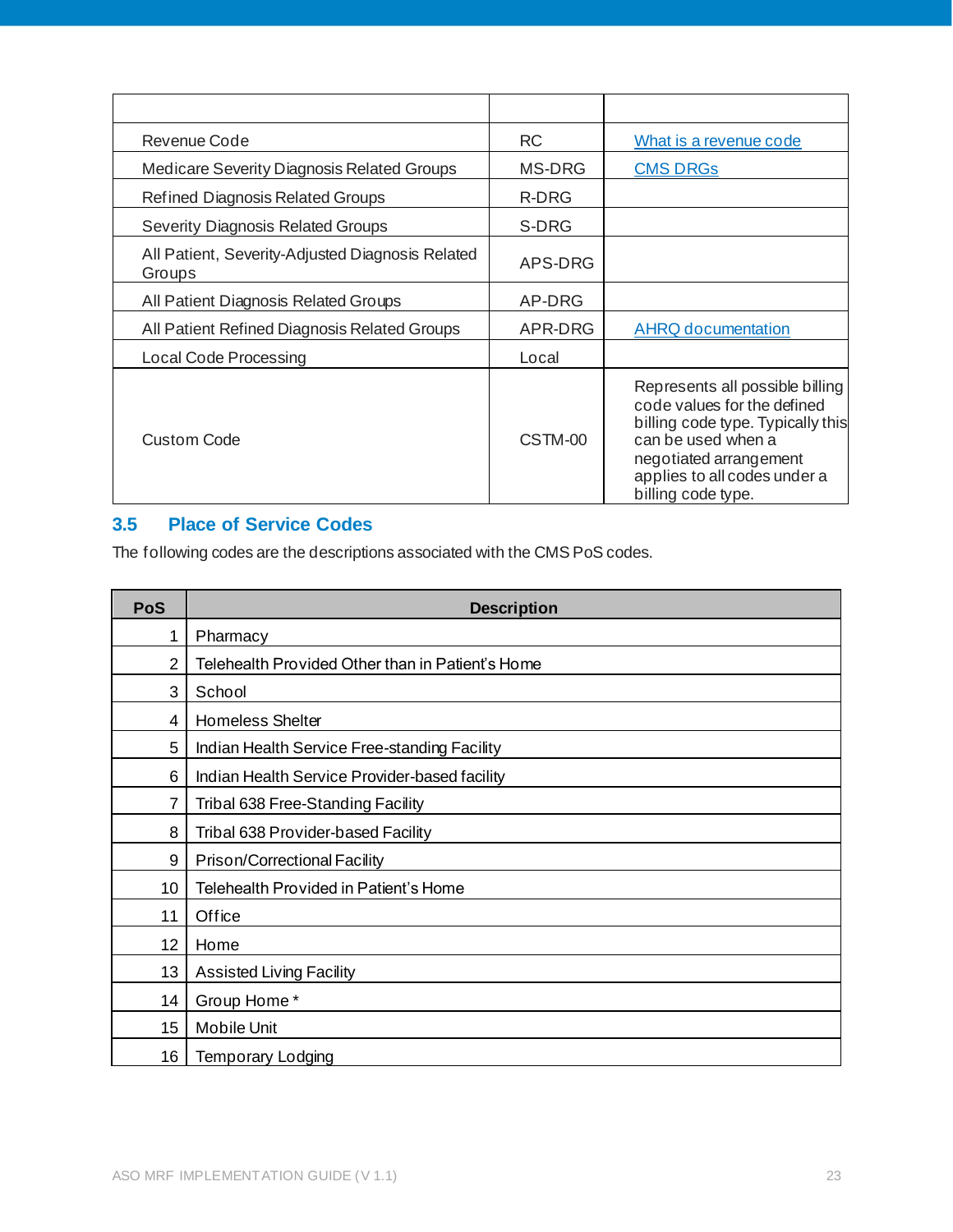| 17 | Walk-in Retail Health Clinic                                           |
|----|------------------------------------------------------------------------|
| 18 | Place of Employment-worksite                                           |
| 19 | Off Campus-Outpatient Hospital                                         |
| 20 | <b>Urgent Care Facility</b>                                            |
| 21 | <b>Inpatient Hospital</b>                                              |
| 22 | On Campus-Outpatient Hospital                                          |
| 23 | Emergency Room - Hospital                                              |
| 24 | <b>Ambulatory Surgical Center</b>                                      |
| 25 | <b>Birthing Center</b>                                                 |
| 31 | <b>Skilled Nursing Facility</b>                                        |
| 32 | <b>Nursing Facility</b>                                                |
| 33 | <b>Custodial Care Facility</b>                                         |
| 34 | Hospice                                                                |
| 41 | Ambulance - Land                                                       |
| 42 | Ambulance - Air or Water                                               |
| 49 | Independent Clinic                                                     |
| 50 | <b>Federally Qualified Health Center</b>                               |
| 51 | Inpatient Psychiatric Facility                                         |
| 52 | Psychiatric Facility-Partial Hospitalization                           |
| 53 | <b>Community Mental Health Center</b>                                  |
| 54 | Intermediate Care Facility/ Individuals with Intellectual Disabilities |
| 55 | <b>Residential Substance Abuse Treatment Facility</b>                  |
| 56 | <b>Psychiatric Residential Treatment Center</b>                        |
| 57 | Non-residential Substance Abuse Treatment Facility                     |
| 58 | Non-residential Opioid Treatment Facility                              |
| 59 | Unassigned                                                             |
| 60 | <b>Mass Immunization Center</b>                                        |
| 61 | Comprehensive Inpatient Rehabilitation Facility                        |
| 62 | Comprehensive Outpatient Rehabilitation Facility                       |
| 65 | <b>End-Stage Renal Disease Treatment Facility</b>                      |
| 66 | Unassigned                                                             |
| 71 | <b>Public Health Clinic</b>                                            |
| 72 | <b>Rural Health Clinic</b>                                             |
| 81 | Independent Laboratory                                                 |
| 99 | <b>Other Place of Service</b>                                          |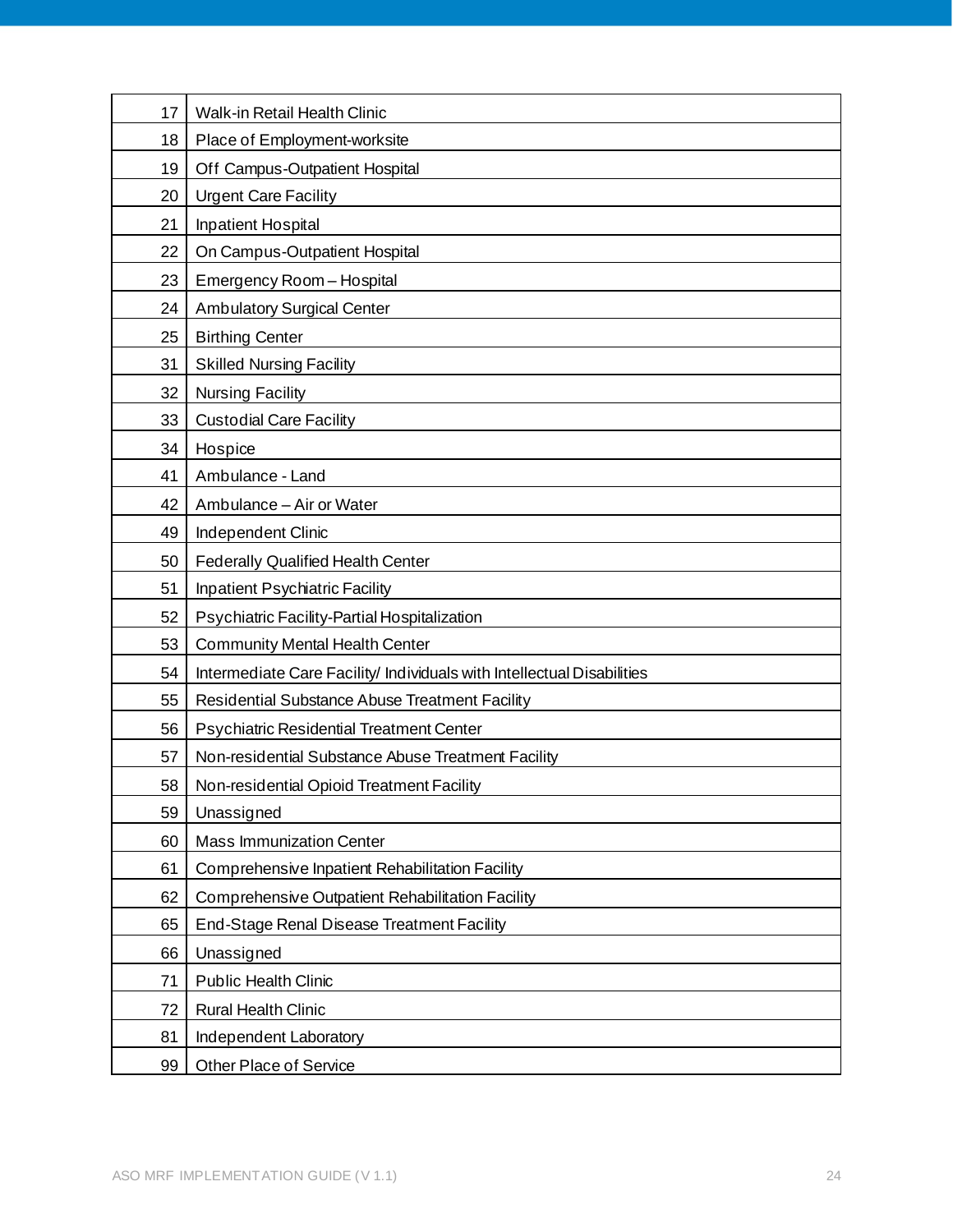# <span id="page-24-0"></span>**4 Data Retention**

Only the most recent version of the rate files will be maintained in an online version. Accounts wishing to access historic records for internal analytics or inquiries are encouraged to download and store the available data each month.

MRF data is stored for seven years offline. Inquiries for historic data, required for an investigation or audit may be obtained upon request and validation. For questions, refer to sectio[n 1.3 Contact Information.](#page-2-3)

# <span id="page-24-1"></span>**5 Definitions**

| <b>Term</b>                                                       | <b>Definition</b>                                                                                                                                                                                                                                                                                                                                                                                                                              |
|-------------------------------------------------------------------|------------------------------------------------------------------------------------------------------------------------------------------------------------------------------------------------------------------------------------------------------------------------------------------------------------------------------------------------------------------------------------------------------------------------------------------------|
| <b>Billed charge</b>                                              | Total charges for an item or service billed to a group health plan or<br>health insurance issuer by a provider.                                                                                                                                                                                                                                                                                                                                |
| <b>Billing code</b>                                               | Code used by a group health plan or health insurance issuer or<br>provider to identify health care items or services for purposes of<br>billing, adjudicating, and paying claims for a covered item or service,<br>including the Current Procedural Terminology (CPT) code,<br>Healthcare Common Procedure Coding System (HCPCS) code,<br>Diagnosis-Related Group (DRG) code, National Drug Code (NDC),<br>or another common payer identifier. |
| <b>Centers for Medicare and</b><br><b>Medicaid Services (CMS)</b> | Federal agency within the United States Department of Health and<br>Human Services (HHS) that administers the Medicare program and<br>works in partnership with state governments to administer Medicaid,<br>the Children's Health Insurance Program (CHIP), and health<br>insurance portability standards.                                                                                                                                    |
| <b>Covered items or services</b>                                  | Items or services, the costs for which are payable, in whole or in<br>part, under the terms of a group health plan or health insurance<br>coverage.                                                                                                                                                                                                                                                                                            |
| <b>Derived amount</b>                                             | The price that a group health plan or health insurance issuer assigns<br>to an item or service for the purpose of internal accounting,<br>reconciliation with providers, or submitting data.                                                                                                                                                                                                                                                   |
| <b>Diagnosis Related Group</b><br>(DRG)                           | A patient classification scheme which provides a means of relating<br>the type of patients a hospital treats (i.e., its case mix) to the costs<br>incurred by the hospital                                                                                                                                                                                                                                                                     |
| In-network provider                                               | Provider of any item or service with which a group health plan or<br>health insurance issuer, or a third party for the plan or issuer, has a<br>contract setting forth the terms and conditions on which a relevant<br>item or service is provided to a participant or beneficiary                                                                                                                                                             |
| <b>Items or services</b>                                          | All encounters, procedures, medical tests, supplies, prescription<br>drugs, durable medical equipment, and fees (including facility fees),<br>provided or assessed in connection with the provision of health care                                                                                                                                                                                                                             |
| Machine readable file                                             | Digital representation of data in a file that can be imported or read by<br>a computer system for further processing without human<br>intervention, while ensuring no semantic meaning is lost.                                                                                                                                                                                                                                                |